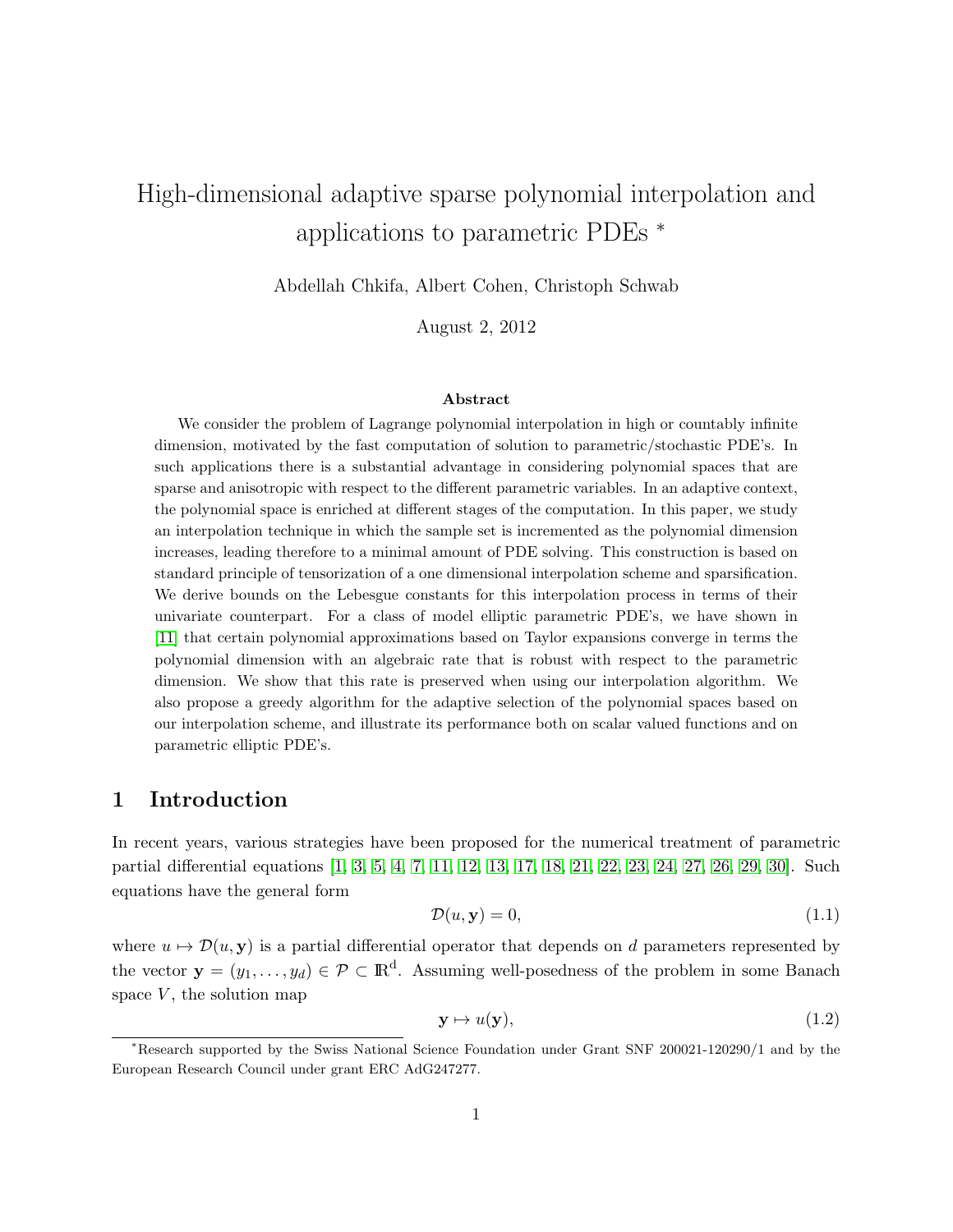is defined from the parameter domain  $P$  to the solution space  $V$ 

Parametric problems of this type arise in stochastic and deterministic modelling, depending on the nature of the parameters  $y_i$  which may either be random or derterministic variables. In both settings, the main computational challenge is to approximate the entire solution map  $y \mapsto u(y)$ up to a prescribed accuracy, with reasonable computational cost. This task is particularly difficult when the number of involved parameters  $d$ , is large due to the *curse of dimensionality*. In certain instances, this number may even be countably infinite, meaning that  $\mathbf{y} = (y_j)_{j \geq 1}$ .

High order polynomial approximation methods such as studied in [\[5,](#page-29-1) [3,](#page-28-1) [11,](#page-29-0) [12,](#page-29-4) [13,](#page-29-5) [18,](#page-29-7) [22,](#page-30-1) [23,](#page-30-2) [26,](#page-30-5) [29,](#page-30-6) [30\]](#page-30-7), build approximations of the form

$$
u_{\Lambda}(\mathbf{y}) = \sum_{\nu \in \Lambda} u_{\nu} \mathbf{y}^{\nu}, \tag{1.3}
$$

where  $\Lambda \subset \mathcal{F}$  is a finite set of (multi-)indices  $\nu = (\nu_j)_{j \geq 1} \in \mathcal{F}$  and  $\mathbf{y}^{\nu} = \prod_{j \geq 1} y_j^{\nu_j}$  $j^{\nu_j}$ . In the finite dimensional setting  $d < \infty$ , the index set F coincides with  $\mathbb{N}_0^d$  (here and throughout, we denote by  $\mathbb{N} = \{1, 2, 3, ...\}$  the set of natural numbers and by  $\mathbb{N}_0 = \mathbb{N} \cup \{0\}$ . In the infinite dimensional setting,  $F$  denotes the (countable) set of all sequences of nonnegative integers which are *finitely supported* (i.e. those sequence for which only finitely many terms are nonzero). Note that the polynomial coefficients  $u_{\nu}$  are functions in V, and therefore the construction of  $u_{\Lambda}$  requires in principle the computation of  $\#(\Lambda)$  such functions. This means that  $u_{\Lambda}$  is picked in the space

$$
V_{\Lambda} = \operatorname{Span} \left\{ \sum_{\nu \in \Lambda} v_{\nu} \mathbf{y}^{\nu} : v_{\nu} \in V \right\} .
$$

We remark that for every finite subset  $\Lambda \subset \mathcal{F}$ ,  $V_{\Lambda}$  is a closed subspace of the Bochner space  $L^2(\mathcal{P}, V)$ and that  $V_{\Lambda} := \mathbb{P}_{\Lambda} \otimes V$ , where

$$
\mathbb{P}_{\Lambda} := \text{Span}\{\mathbf{y}^{\nu} \ : \ \nu \in \Lambda\} \tag{1.4}
$$

denotes the polynomial space associated with the index set  $\Lambda$  and with coefficients in R. Here, and throughout, for  $1 \leq p \leq \infty$ ,  $L^p(\mathcal{P}, V)$  denotes the Bochner space of strongly measurable mappings from P to V which are p-integrable (with the usual modification for  $p = \infty$ ) in V-norm with respect to a probability measure on P.

Polynomial approximation is well known to be effective when the solution map has some smoothness. In certain instances, it can even provably break the curse of dimensionality, in the sense that an algebraic convergence rate with respect to  $\#(\Lambda)$  can be established even for functions of countably many parameters  $d = \infty$ . Such results were proved in [\[12,](#page-29-4) [13,](#page-29-5) [11\]](#page-29-0) for the model parametric elliptic equation

<span id="page-1-0"></span>
$$
-\operatorname{div}(a\nabla u) = f \text{ in } D \subset \mathbb{R}^m, \ u = 0 \text{ on } \partial D,
$$
\n(1.5)

where  $f \in H^{-1}(D)$  and  $a(x, y) := \bar{a}(x) + \sum_{j \geq 1} y_j \psi_j(x)$ , with the functions  $\psi_j$  and  $\bar{a}$  in  $L^{\infty}(D)$ , and for the parameter domain  $\mathcal{P} := [-1,1]^N$ . More precisely, it was proved in [\[12,](#page-29-4) [13\]](#page-29-5) that if a satisfies the uniform ellipticity assumption

<span id="page-1-1"></span>
$$
0 < r \le a(x, y) \le R < \infty, \quad x \in D, y \in \mathcal{P}, \tag{1.6}
$$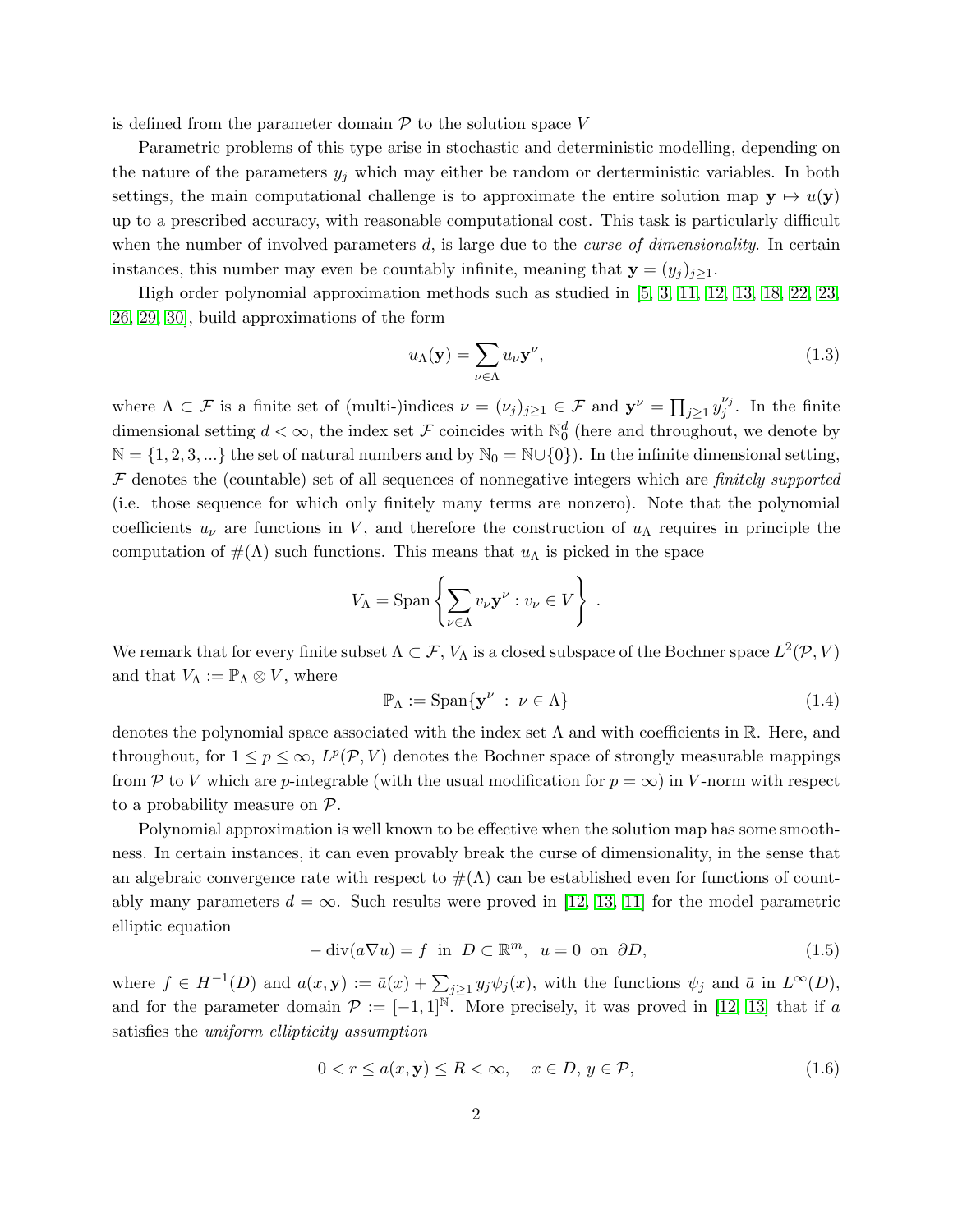$(UEA(r, R) \text{ for short})$  and if for some  $0 < p < 1$ , one has  $(\|\psi_j\|_{L^{\infty}(D)})_{j\geq 1} \in \ell^p(\mathbb{N})$ , then there exists a nested sequence

$$
\Lambda_1 \subset \Lambda_2 \subset \cdots \subset \Lambda_n \subset \cdots \subset \mathcal{F},\tag{1.7}
$$

with  $\#(\Lambda_n) = n$  which satisfies the uniform convergence bound

<span id="page-2-0"></span>
$$
\inf_{v \in V_{\Lambda_n}} \sup_{\mathbf{y} \in \mathcal{P}} \|u(\mathbf{y}) - v(\mathbf{y})\|_V \le Cn^{-s}, \qquad s := \frac{1}{p} - 1.
$$
\n(1.8)

It was also shown in [\[12,](#page-29-4) [13\]](#page-29-5) that there exists the sequence of sets  $\Lambda_n$  such that the mean square error convergence bound

<span id="page-2-1"></span>
$$
\inf_{v \in V_{\Lambda_n}} \|u - v\|_{L^2(\mathcal{P}, V)} \le Cn^{-\bar{s}}, \qquad \bar{s} := \frac{1}{p} - \frac{1}{2}, \tag{1.9}
$$

where  $L^2$  is defined with respect to the countable product of uniform measures on P. We point out that the results in this paper apply to a wide class of parametric problems. Problem [\(1.5\)](#page-1-0) is chosen for the sake of illustration only; regularity estimates for the parametric solution analogous to those used in the present paper have been obtained for nonlinear, elliptic PDE in [\[20\]](#page-30-8), for nonlinear, initial value ODEs in [\[21\]](#page-30-0), and for parametric, parabolic evolution problems in [\[22\]](#page-30-1), and for parametric wave equations in [\[23\]](#page-30-2). We also note that regularity for elliptic systems with operators depending on the parameter sequence y have been considered in [\[28\]](#page-30-9). To minimize technicalities in presenting our results, we work throughout with [\(1.5\)](#page-1-0), but investigate in the numerical experiments in §[5](#page-19-0) the performance of the adaptive interpolation algorithm also in other settings.

The results in [\[12,](#page-29-4) [13\]](#page-29-5) were centered on the existence of such sequences of sets  $\Lambda_n$  rather than on their practical construction. The construction of sequences of (not necessarily optimal) sets  $\Lambda_n$ which achieve the convergence rates [\(1.8\)](#page-2-0), [\(1.9\)](#page-2-1), and therefore of the polynomial spaces  $\mathbb{P}_{\Lambda_n}$ , is critical in the design of algorithms for high-dimensional approximation. Sequences of quasioptimal sets  $\Lambda_n$  which give the rates [\(1.8\)](#page-2-0), [\(1.9\)](#page-2-1) with possibly a suboptimal constant  $C > 0$  can either be derived from a-priori estimates in [\[12,](#page-29-4) [13,](#page-29-5) [5\]](#page-29-1) or by an adaptive search [\[18,](#page-29-7) [11\]](#page-29-0). The resulting spaces  $\mathbb{P}_{\Lambda_n}$  typically differ from the standard multivariate polynomial spaces  $\mathbb{P}_k$  of fixed total degree, and also from isotropic or anisotropic sparse grid polynomial spaces studied in [\[29,](#page-30-6) [30\]](#page-30-7), although we sometimes refer to them as sparse polynomial spaces.

Given a finite index set  $\Lambda$ , several strategies can be used to compute  $u_{\Lambda} \in V_{\Lambda}$ :

- (i) Taylor expansions [\[11\]](#page-29-0) can be recursively computed in the case of problems with affine parameter dependence such as [\(1.5\)](#page-1-0). Adaptive methods based on such expansions have been proved to converge uniformly in  $u \in \mathcal{P}$  with the same rate as in [\(1.8\)](#page-2-0).
- (ii) Projection methods [\[1,](#page-28-0) [4,](#page-29-2) [5,](#page-29-1) [12,](#page-29-4) [18,](#page-29-7) [22,](#page-30-1) [23\]](#page-30-2) produce near best approximations in  $V_{\Lambda}$  for the metric  $L^2(\mathcal{P}, \rho)$  where  $\rho$  is a chosen measure in the parameter space. In addition, in the Galerkin framework, it is possible to use techniques of a-posteriori analysis in order to adaptively build the sequence of index sets  $(\Lambda_n)_{n\geq 1}$ . This approach was developed in [\[18\]](#page-29-7) for the problem [\(1.5\)](#page-1-0), and proved to converge with the same rate as in [\(1.9\)](#page-2-1).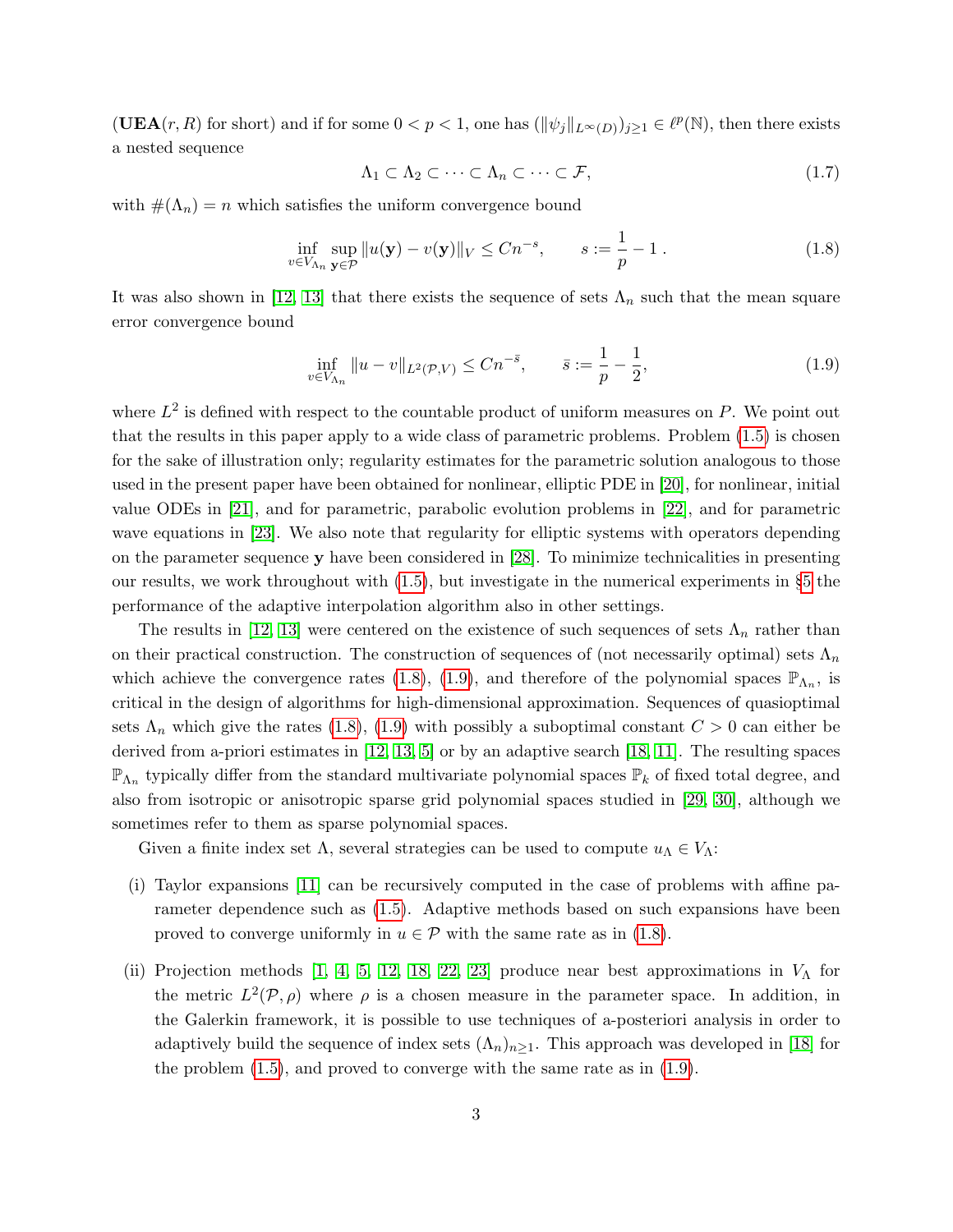(iii) Collocation methods [\[3,](#page-28-1) [5,](#page-29-1) [26,](#page-30-5) [29,](#page-30-6) [30\]](#page-30-7) produce a polynomial approximation in  $V_{\Lambda}$  based on the data of particular solution instances  $u(\mathbf{y}_i)$  for some chosen values  $\mathbf{y}_1, \ldots, \mathbf{y}_k$  of the parameter vector. One significant advantage of this approach is that it is non intrusive: the sampling  $u(\mathbf{y}_i)$  can be computed by any given numerical solver for the problem [\(1.1\)](#page-0-0) and the polynomial approximation is built from these solutions by numerical techniques similar to those employed for scalar valued maps such as interpolation or least-square regression. On the other hand, the theoretical analysis of collocation methods is less satisfactory in the sense that convergence rates similar to [\(1.8\)](#page-2-0) and [\(1.9\)](#page-2-1) do not seem to have been established for such methods. This is in part due to the difficulty to control the stability of interpolation operators in arbitrary high dimension. In addition, adaptive methods for building the sets  $\Lambda_n$  have not been much developped in the collocation framework.

The objective of this paper is to propose and study a collocation method based on a high dimensional interpolation process that can naturally be coupled with an adaptive selection of the polynomial spaces. We construct an interpolation operator  $I_{\Lambda}$  that maps real or complex valued functions defined on  $P$  into  $\mathbb{P}_{\Lambda}$ . A standard vectorization technique yields a similar operator that maps V-valued functions defined on  $\mathcal P$  into  $V_\Lambda$ . We assume that the parameter domain has tensorized form

$$
\mathcal{P} = P^d,\tag{1.10}
$$

(with the understanding that P denotes the countable cartesian product when  $d = \infty$ ), where P is a closed and bounded coordinate domain (typically, a bounded interval in  $\mathbb R$  or disk in  $\mathbb C$ ). We impose a constraint on the index sets  $\Lambda$  that are considered, described by the following definition.

**Definition 1.1** A set  $\Lambda \subset \mathcal{F}$  is called monotone if

<span id="page-3-0"></span>
$$
\nu \in \Lambda \text{ and } \mu \le \nu \Rightarrow \nu \in \Lambda,
$$
\n(1.11)

where  $\mu \leq \nu$  means that  $\mu_j \leq \nu_j$  for all j.

Considering only polynomial spaces  $\mathbb{P}_{\Lambda}$  associated to such sets is very natural. In particular, this allows to replace the monomials  $y^{\nu}$  in the definition of such spaces by any other tensorized basis  $L_{\nu}(\mathbf{y}) = \prod_{j\geq 1} L_{\nu_j}(y_j)$  where  $L_0 \equiv 1$  and  $L_k(y_j)$  has degree exactly equal to k with respect to the coordinate  $y_j$  (for examples Legendre polynomials). Importantly, it has been shown in [\[11\]](#page-29-0) that the sets  $\Lambda_n$  achieving the convergence rate [\(1.8\)](#page-2-0) for the problem [\(1.5\)](#page-1-0) can be chosen from the restricted class of monotone subsets of  $\mathcal{F}$ . While we develop, as in [\[11\]](#page-29-0), the algorithms and theory for [\(1.5\)](#page-1-0), we hasten to add that all results and algorithms presented in the present paper apply, without any modifications, to the adaptive numerical solution of more general parametric equations: all that is required is bounded invertibility of the parametric equation for all instances of the parameter sequene and a characterization of the parametric solution families' dependence on the parameters in the sequence. Such characterizations seem to hold for broad classes of parametric problems (we refer to [\[22,](#page-30-1) [23,](#page-30-2) [20,](#page-30-8) [21\]](#page-30-0) for details).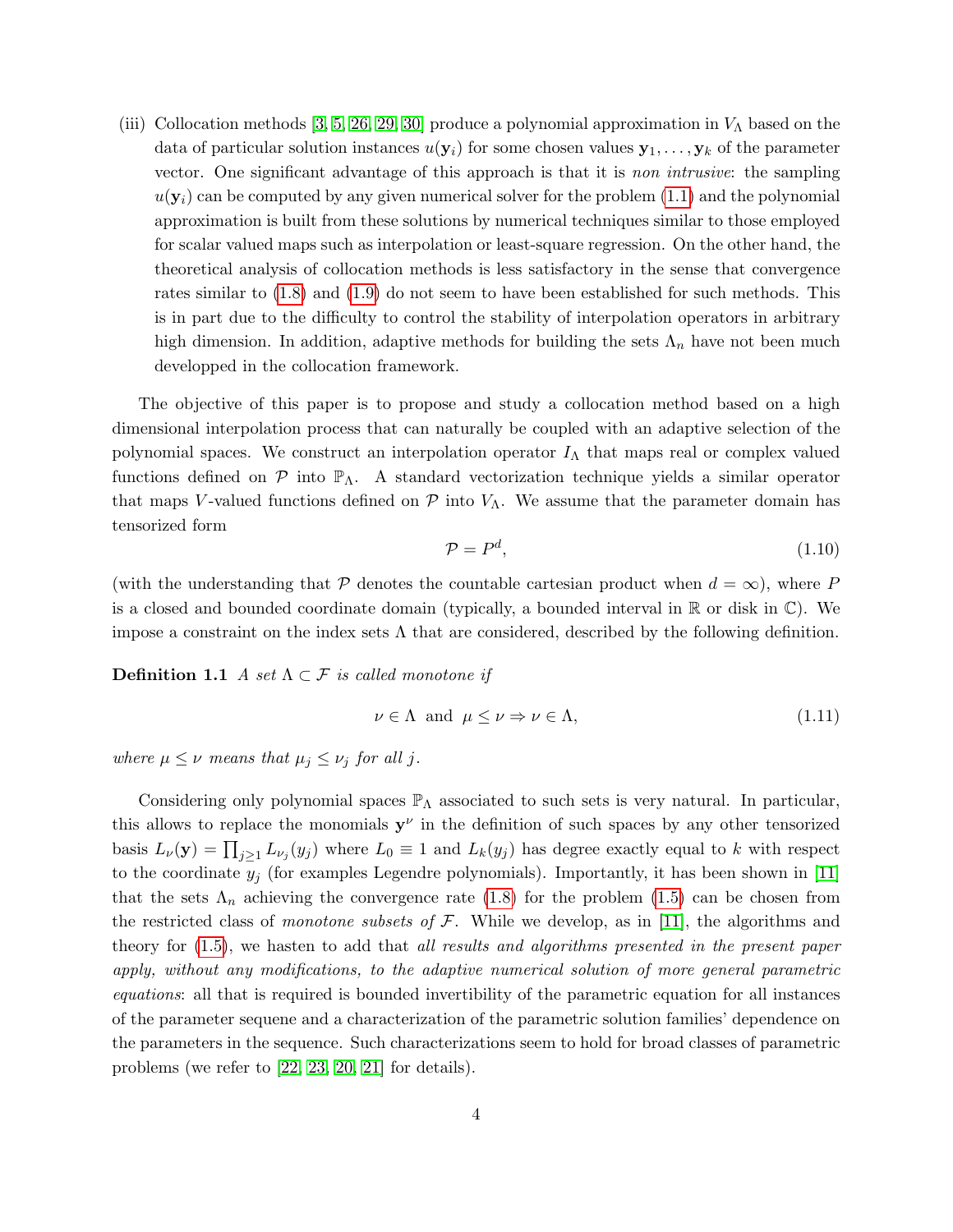This paper is organized as follows. In §2, we build the operator  $I_\Lambda$  and its associated grid  $\Gamma_\Lambda$ which is unisolvent for  $\mathbb{P}_{\Lambda}$ , for general monotone sets. This construction is based on univariate sequence of points  $(z_k)_{k\geq 0}$  and a standard tensorization and sparsification technique, originally due to Smolyak [\[31\]](#page-30-10). The main feature of this process is the inherent nested structure the grids, which is is well adapted to an adaptive construction of the index set: the enrichment of  $\Lambda$  by one index is reflected by the enrichment of  $\Gamma_{\Lambda}$  by one point. The amount of computation is therefore minimized since all previously computed solution instances are used.

In §3, we study the stability of the interpolation operator  $I_\Lambda$ . In particular we establish bounds on the Lebesgue constant which only depends on the cardinality of the set  $\Lambda$  (not on its shape or on the parametric dimension). These bounds grow algebraically with  $\#(\Lambda)$ , provided that bounds that grow algebraically with  $k$  are available for the Lebesgue constants associated to the sections  $\{z_0, \ldots, z_k\}$  of the sequence  $(z_k)_{k\geq 0} \subset P$ . Such univariate results have recently been obtained in [\[8,](#page-29-8) [9,](#page-29-9) [10\]](#page-29-10) for particular choices of sequences.

Combining the approximation estimate [\(1.8\)](#page-2-0) together with a bound of the form  $\#(\Lambda)^b$  for the Lebesgue constant, one expects that the interpolation  $I_{\Lambda_n} u$  converges towards u with a deteriorated rate  $n^{-(s-b)}$ . In §4, we show by a different error analysis that, under the same assumption for the elliptic equation [\(1.5\)](#page-1-0), one can construct a sequence  $(\Lambda_n)_{n>0}$  such that the interpolation converges towards u with the optimal rate  $n^{-s}$ . We present in §5 numerical results that illustrate the performance of our adaptive interpolation scheme.

## 2 Sparse polynomial interpolation

#### 2.1 Properties of monotone sets

For  $i \in \mathbb{N}$ , we denote by  $e_i = (\delta_{ij})_{i\geq 1}$  the *i*-th Kronecker sequence. A monotone set  $\Lambda$  can equivalently be defined by the property

$$
\nu \in \Lambda \text{ and } \nu_i \neq 0 \Rightarrow \nu - e_i \in \Lambda. \tag{2.1}
$$

Any monotone set contains the null multi-index  $(0, 0, \dots)$ , which we will denote by  $0_{\mathcal{F}}$ .

In addition to the partial order relation  $\mu \leq \nu$  on F, we say that  $\mu < \nu$  if and only if  $\mu \leq \nu$  but  $\mu \neq \nu$  and  $\mu \nleq \nu$  if and only if  $\mu_j > \nu_j$  for some  $j \geq 1$ . We say that an index  $\nu$  is maximal in a set  $\Lambda \subset \mathcal{F}$  if and only if there is no  $\mu \in \Lambda$  satisfying  $\nu < \mu$ . Any finite set has at least one maximal element. If  $\Lambda$  is monotone and if  $\nu$  is maximal in  $\Lambda$ , then  $\Lambda \setminus \{\nu\}$  is monotone. Conversely, if  $\Lambda \subset \Lambda$ are two monotone sets that differ by one element  $\nu$ , then  $\nu$  is maximal in  $\Lambda$ .

It follows that if  $(\Lambda_n)_{n>1}$  is a nested sequence of monotone sets with  $\#(\Lambda_n)=n$ , there exists a unique sequence of indices  $(\nu^n)_{n\geq 1} \in \mathcal{F}^{\mathbb{N}}$  with  $\nu^1 = 0_{\mathcal{F}}$  and such that

$$
\Lambda_n = \{\nu^1, \ldots, \nu^n\},\
$$

for all  $n \geq 1$ , with  $\nu^1 = 0_{\mathcal{F}}$  and  $\nu^n$  maximal in  $\Lambda_n$ . Particular examples of monotone sets are the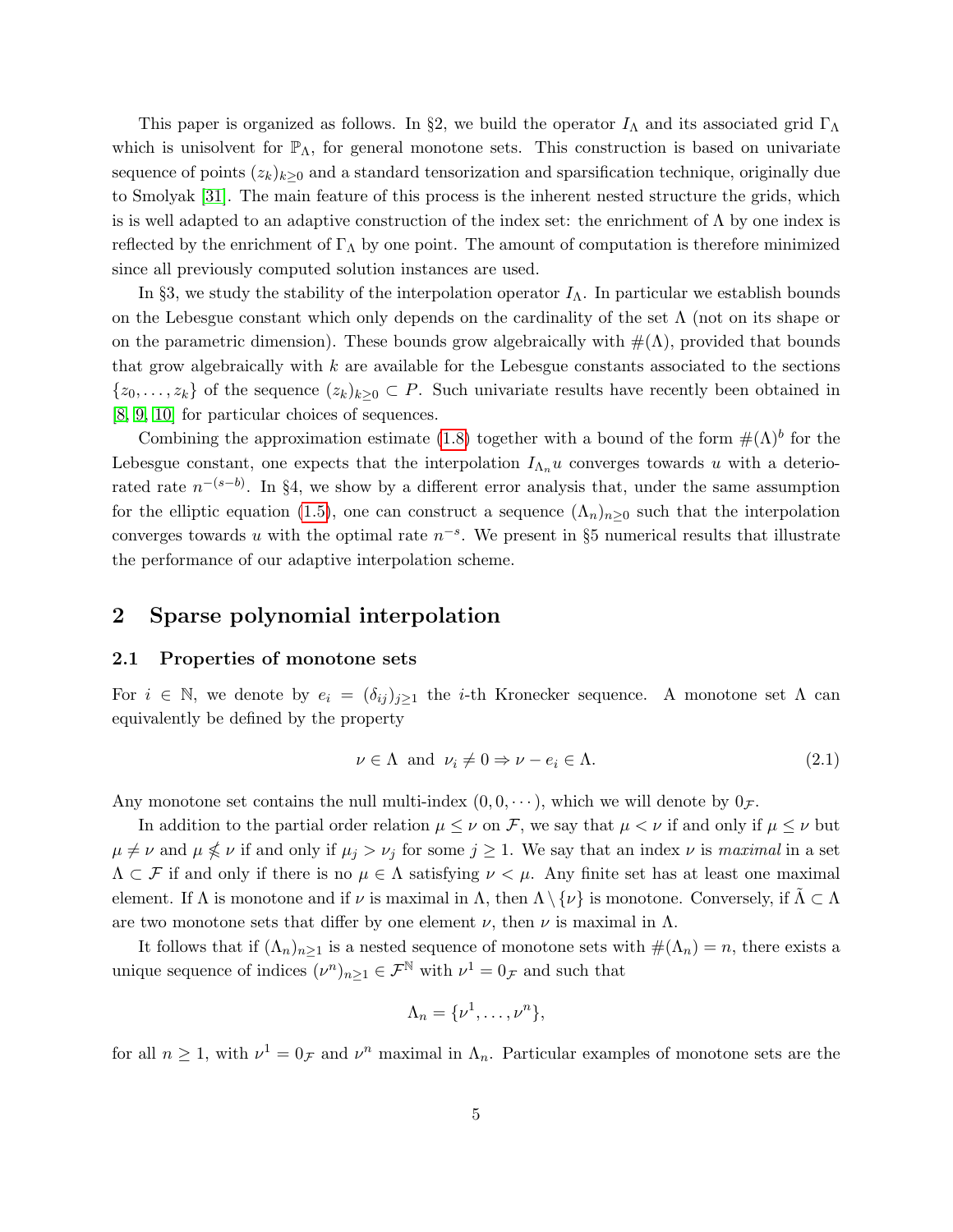rectangles  $\mathcal{R}_{\nu}$  defined for any  $\nu \in \mathcal{F}$  by

$$
\mathcal{R}_{\nu} := \{ \mu \in \mathcal{F} : \mu \le \nu \}. \tag{2.2}
$$

The only maximal element of a rectangle  $\mathcal{R}_{\nu}$  is  $\nu$ . In general, any finite monotone set  $\Lambda \subset \mathcal{F}$  is completely determined by its maximal elements according to

$$
\Lambda = \bigcup_{\substack{\nu \in \Lambda \\ \nu \text{ maximal}}} \mathcal{R}_{\nu} . \tag{2.3}
$$

Conversely, given  $\mu^1, \ldots, \mu^n$ , n multi-indices such that  $i \neq j \Rightarrow \mu^i \nleq \mu^j$ , then  $\bigcup_{j=1}^n \mathcal{R}_{\mu^j}$  is the only monotone set whose maximal elements are exactly the  $\mu^{j}$ .

#### 2.2 Univariate interpolation and tensorization

Let  $(z_k)_{k\geq 0}$  be a sequence of mutually distinct points in P. We denote by  $I_k$  the univariate polynomial interpolation operator associated with the section  $\{z_0, \ldots, z_k\}$ . This operator acts on a real or complex valued function  $g$  defined on  $P$  according to

$$
I_k g := \sum_{i=0}^k g(z_i) l_i^k,
$$
\n(2.4)

where

<span id="page-5-0"></span>
$$
l_j^k(y) := \prod_{\substack{i=0 \ i \neq j}}^k \frac{y - z_i}{z_j - z_i}
$$
\n(2.5)

are the Lagrange polynomials associated with  $\{z_0, \ldots, z_k\}$ . The possible dependence of the  $l_j^k$  on the interpolation points  $\{z_0, \ldots, z_k\}$  is expressed by the superscript k in [\(2.5\)](#page-5-0). For  $k \geq 0$ , we introduce the difference operator

$$
\Delta_k := I_k - I_{k-1},\tag{2.6}
$$

with the convention that  $I_{-1}$  is the null operator. Therefore,  $\Delta_0 = I_0$  is the operator that maps g to the constant polynomial with value  $g(z_0)$ . With such notation, we can write for any  $n \in \mathbb{N}$ 

$$
I_n = \sum_{k=0}^n \Delta_k.
$$
\n(2.7)

Introducing the hierarchical polynomials of degree k associated to the sequence  $(z_k)_{k\geq 0}$ 

<span id="page-5-1"></span>
$$
h_k(y) := \prod_{j=0}^{k-1} \frac{y - z_j}{z_k - z_j}, \quad k > 0 \text{ and } h_0(y) = 1,
$$
\n(2.8)

one easily checks that

<span id="page-5-2"></span>
$$
\Delta_k g = \alpha_k(g) h_k, \qquad \alpha_k(g) := g(z_k) - I_{k-1} g(z_k) , \qquad (2.9)
$$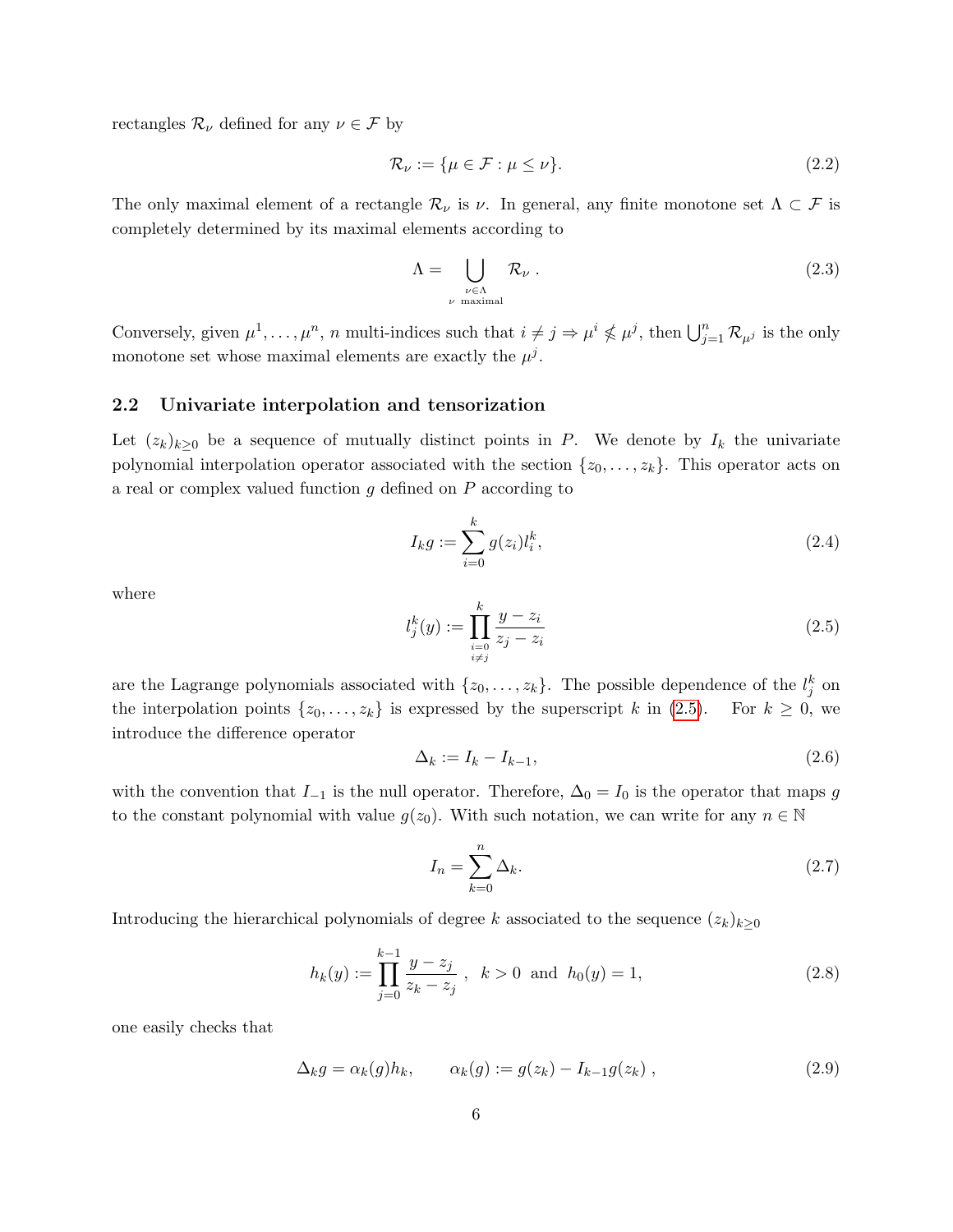and therefore

$$
I_n g = \sum_{k=0}^n \alpha_k(g) h_k .
$$
 (2.10)

To any multi-index  $\nu \in \mathcal{F}$ , we associate the multivariate point

$$
\mathbf{z}_{\nu} = (z_{\nu_j})_{j \ge 1} \in \mathcal{P},\tag{2.11}
$$

and the tensorized hierarchical function

<span id="page-6-1"></span>
$$
\mathbf{H}_{\nu}(\mathbf{y}) = \prod_{j \ge 1} h_{\nu_j}(y_j),\tag{2.12}
$$

and the tensorized multivariate operators

$$
I_{\nu} := \bigotimes_{j \ge 1} I_{\nu_j} \text{ and } \Delta_{\nu} := \bigotimes_{j \ge 1} \Delta_{\nu_j},\tag{2.13}
$$

The above tensorization can be defined inductively: for a real or complex valued function  $g$  defined on P,

- If  $\nu = 0_{\mathcal{F}}$ , then  $\Delta_{\nu} g = I_{\nu} g$  is the constant polynomial with value  $g(\mathbf{z}_{0_{\mathcal{F}}})$ .
- If  $\nu \neq 0$  *F*, then

$$
I_{\nu}g = I_{\nu_1}(t \mapsto I_{\hat{\nu}}g_t) \text{ and } \Delta_{\nu}g = \Delta_{\nu_1}(t \mapsto \Delta_{\hat{\nu}}g_t), \tag{2.14}
$$

where  $\hat{\nu} := (\nu_2, \nu_3, \ldots)$  and for  $g \in \Gamma$ ,  $g_t$  is the function defined on  $\Gamma^{\mathbb{N}}$  by  $g_t(\hat{\mathbf{y}}) = g(\mathbf{y}), \mathbf{y} :=$  $(t, \hat{\mathbf{y}}).$ 

When  $d < \infty$ , the induction terminates after exactly d steps. When  $d = \infty$ , the induction terminates after a finite number of steps since for any  $\nu \in \mathcal{F}$ , applying the operation  $\nu \mapsto \hat{\nu}$  sufficiently many times to  $\nu$  leads to the null multi-index  $0_{\mathcal{F}}$ . We also observe that

<span id="page-6-0"></span>
$$
I_{\nu} = \bigotimes_{j \ge 1} \left( \sum_{k=0}^{\nu_j} \Delta_k \right) = \sum_{\mu \le \nu} \Delta_{\nu} . \tag{2.15}
$$

It is easily seen that  $I_{\nu}$  is the interpolation operator for the tensor product polynomial space  $\mathbb{P}_{\mathcal{R}_{\nu}} = \bigotimes_{j\geq 1} \mathbb{P}_{\nu_j}$  associated to the grid  $\Gamma_{\mathcal{R}_{\nu}}$ ,

### 2.3 The sparse interpolation operator

We are now ready to define the interpolation operator for polynomial spaces associated to monotone spaces and its corresponding unisolvent grid, following the technique of Smolyak [\[31\]](#page-30-10): for any monotone set  $\Lambda \subset \mathcal{F}$ , we define

$$
I_{\Lambda} := \sum_{\nu \in \Lambda} \Delta_{\nu},\tag{2.16}
$$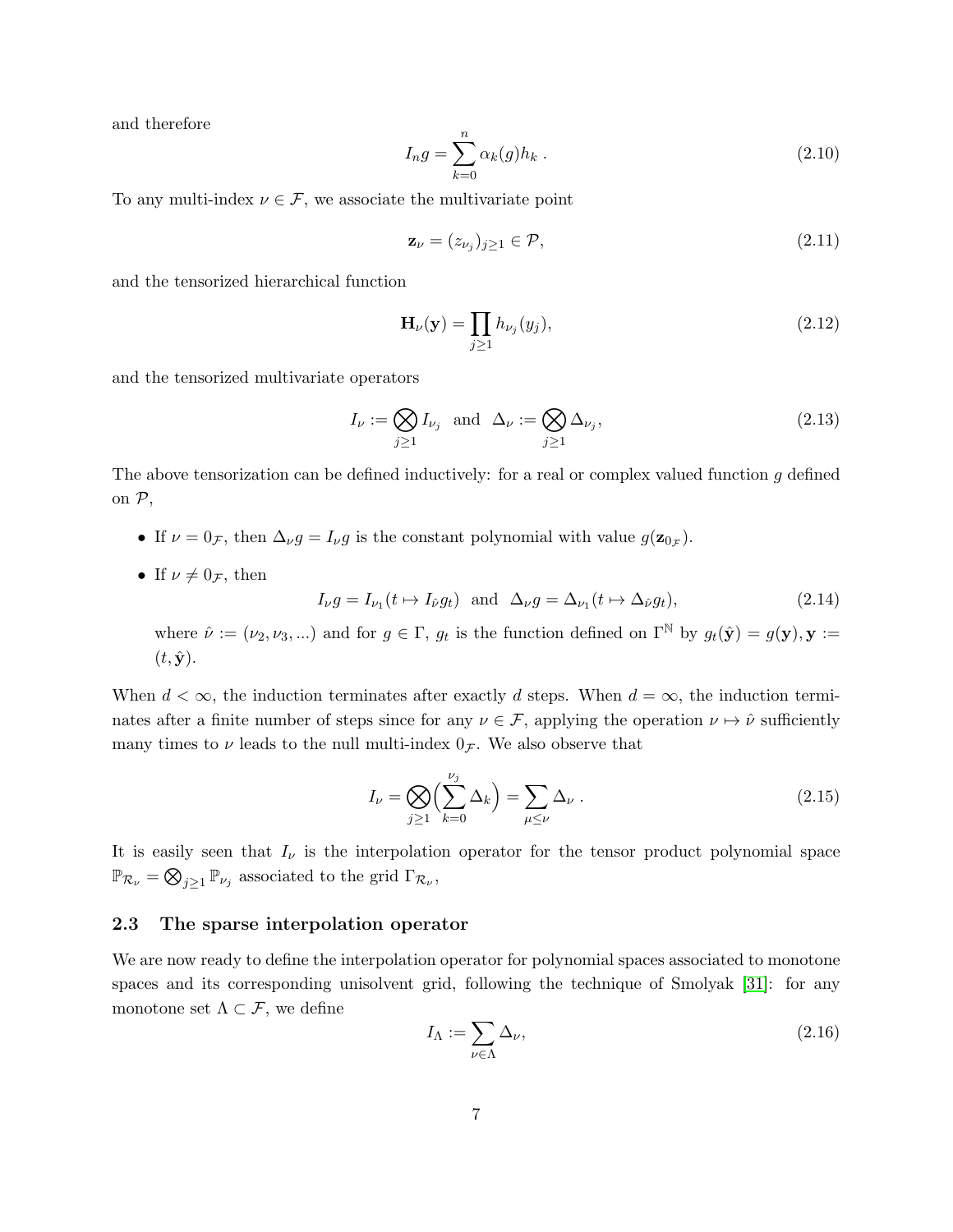and

$$
\Gamma_{\Lambda} := \{ \mathbf{z}_{\nu} \, : \, \nu \in \Lambda \} \tag{2.17}
$$

The monotone sets Λ might significantly differ from the sparse grid sets which are usually considered in the literature (see, e.g., [\[2,](#page-28-2) [31,](#page-30-10) [6,](#page-29-11) [19\]](#page-30-11)). However, the arguments showing that  $I_{\Lambda}$  is the polynomial interpolation operator on  $\mathbb{P}_{\Lambda}$  associated to the grid  $\Gamma_{\Lambda}$  are very similar. For convenience of the reader, we give a precise statement of this result.

**Theorem 2.1** The grid  $\Gamma_{\Lambda}$  is unisolvent for  $\mathbb{P}_{\Lambda}$  and for any function g defined on  $\mathcal{P}$ , the unique element in  $\mathbb{P}_{\Lambda}$  which agrees with g on  $\Gamma_{\Lambda}$  is given by  $I_{\Lambda}g$ .

**Proof:** It is readily seen that  $I_{\Lambda}g$  belongs to  $\mathbb{P}_{\Lambda}$  for any function g defined on  $\mathcal{P}$ . Since we have

$$
\#(\Gamma_{\Lambda}) = \#(\Lambda) = \dim(\mathbb{P}_{\Lambda}),\tag{2.18}
$$

it suffices to verify that  $I_{\Lambda}g$  agrees with g on  $\Gamma_{\Lambda}$ . For this we use [\(2.15\)](#page-6-0) and the fact that  $\Lambda$  is a monotone set to write for any  $\nu \in \Lambda$ ,

$$
I_{\Lambda} = I_{\nu} + \sum_{\mu \in \Lambda, \mu \not\leq \nu} \Delta_{\mu} \,. \tag{2.19}
$$

Since  $I_{\nu}$  is the interpolation operator for the space  $\mathbb{P}_{\mathcal{R}_{\nu}}$  associated to the grid  $\Gamma_{\mathcal{R}_{\nu}}$ , we obviously have

$$
\forall \mathbf{z}_{\nu} \in \Gamma_{\Lambda}: I_{\nu}g(\mathbf{z}_{\nu}) = g(\mathbf{z}_{\nu}). \qquad (2.20)
$$

On the other hand if  $\mu \nleq \nu$ , there exists a j such that  $\nu_j < \mu_j$ . Therefore, the univariate operator  $\Delta_{\mu_j}$  returns a polynomial which vanishes at  $z_{\nu_j}$ , and so  $\Delta_{\mu}g$  vanishes at all points of j coordinate equal to  $z_{\nu_j}$ . In particular, therefore  $\Delta_\mu g(z_\nu) = 0$  and we have thus proved that  $I_{\Lambda} g(\mathbf{z}_{\nu}) = g(\mathbf{z}_{\nu})$ .  $\Box$ 

**Remark 2.2** The fact that  $\Gamma_{\Lambda}$  is unisolvent for the polynomial space  $\mathbb{P}_{\Lambda}$  when  $\Lambda$  is monotone appears to be known from early work on polynomial interpolation: see Chapter IV in the book [\[25\]](#page-30-12), in which bivariate polynomials associated to monotone sets are referred to as "polynômes pleins". This also appears as a particular case of the theory of the "least polynomial space" for interpolation of functions on general multivariate point sets, see in particular  $[16]$ . Here, polynomials associated to monotone sets  $\Lambda$  are referred to as "order closed polynomials" and are proved to be the least polynomial spaces for sets of the form  $\Gamma_{\Lambda}$ .

**Remark 2.3** One can generalize this construction in a straightforward way to tensorized domains of the more general form  $\mathcal{P} = \prod_{j\geq 1} P_j$  with different univariate sequences  $(z_k^j)$  $\kappa^{j}_{k}$ ) $_{k\geq0}$  in each coordinate domain  $P_i$ . Another straightforward generalization is when the univariate polynomial spaces  $\mathbb{P}_k$  are replaced by more general nested spaces  $S_k$  such that  $\{z_0, \ldots, z_k\}$  is unisolvent for  $S_k$ . Then  $\Gamma_{\Lambda}$  is unisolvent for the space

$$
S_{\Lambda} = \bigoplus_{\nu \in \Lambda} \bigotimes_{j \geq 1} S_{\nu_j},
$$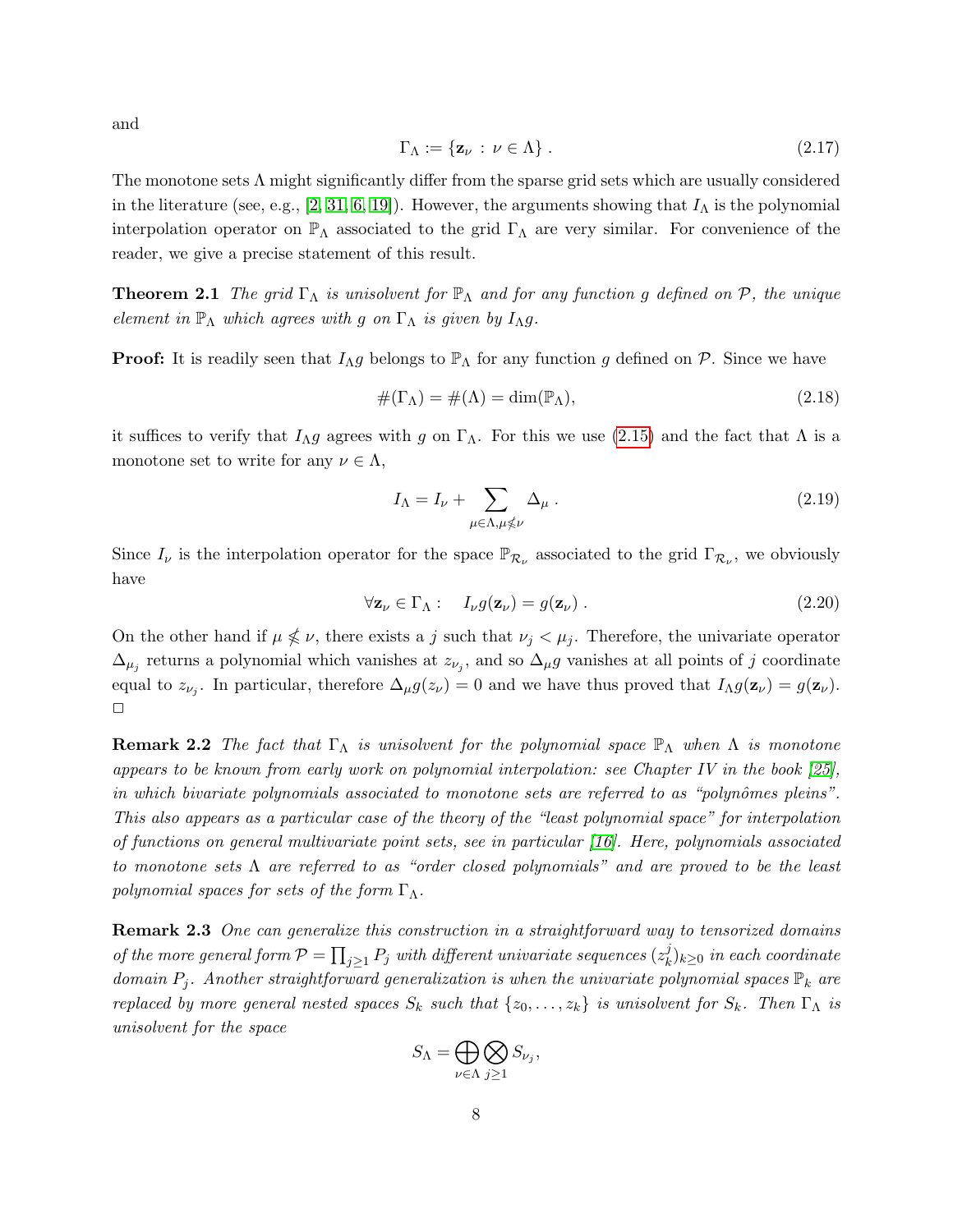which generalizes  $\mathbb{P}_{\Lambda}$  and the interpolation operator is defined in a similar manner as  $I_{\Lambda}$ . Sparse grid interpolation based on hierarchical finite element spaces are a particular instance of this generalization.

Note that in our construction, any sequence  $(z_k)_{k\geq 0}$  of mutually distinct points can be used. However, the choice of the univariate sequence is critical for the stability of the resulting multivariate interpolation operator  $I_\Lambda$ , expressed by the Lebesgue constant

<span id="page-8-1"></span>
$$
\mathbb{L}_{\Lambda} := \sup_{g \in B(\mathcal{P})} \frac{\|I_{\Lambda}g\|_{L^{\infty}(\mathcal{P})}}{\|g\|_{L^{\infty}(P)}} ,
$$
\n(2.21)

where  $B(\mathcal{P})$  is the set of bounded functions g on  $\mathcal P$  which are defined everywhere on  $\mathcal P$ . We are interested in choosing sequences  $(z_k)_{k\geq 0}$  such that the Lebesgue constants

$$
\lambda_k = \max_{g \in C(\overline{P})} \frac{\|I_k g\|_{L^\infty(P)}}{\|g\|_{L^\infty(P)}},\tag{2.22}
$$

associated with the univariate operators  $I_k$  grow moderately with respect to  $k$ , since, as shown in §3, this allows to derive estimates on  $\mathbb{L}_{\Lambda}$ .

A classical construction of such univariate sequences is by fixing  $z_0 \in P$  and defining inductively

<span id="page-8-0"></span>
$$
z_k := \text{Argmax}_{z \in P} \prod_{j=0}^{k-1} |z - z_j| \,. \tag{2.23}
$$

Such  $(z_k)_{k>0}$  are called Leja sequences on P, and moderate, algebraic growth of the Lebesgue constants  $\lambda_k$  can be established in certain cases as we recall in §3. In addition, the choice of a Leja sequence for  $(z_k)_{k\geq 0}$  has an interesting implication on the adaptive choice of the sets  $\Lambda_n$  as we explain in §2.5.

#### 2.4 Hierarchical computation of the interpolation operator

As explained in the introduction, we are interested in performing polynomial interpolation for a nested sequence of sets  $(\Lambda_n)_{n\geq 1}$  with  $n = \#(\Lambda_n)$ . Accordingly the grids  $(\Gamma_{\Lambda_n})_{n\geq 1}$  are also nested. The sets  $\Lambda_n$  may either be fixed in advance, or adaptively chosen based on information gained at earlier computational steps.

In this setting, we have observed that each  $\Lambda_n$  can be viewed as the section  $\{\nu^1, \ldots, \nu^n\}$  of a sequence  $(\nu^k)_{k\geq 1} \in \mathcal{F}^{\mathbb{N}}$ . This observation leads to an efficient algorithm for the computation of  $I_{\Lambda_n}g$  from  $I_{\Lambda_{n-1}}g$  and of the value of g at the new point  $\mathbf{z}_{\nu^n}$ . Indeed, by tensorization we observe that  $\Delta_{\nu}$ <sup>n</sup> g is a multiple of the tensorized hierarchical function  $H_{\nu}$ <sup>n</sup> defined in [\(2.12\)](#page-6-1). Since  $\mathbf{H}_{\nu^n}(\mathbf{z}_{\nu^n})=1$ , it follows that

$$
\Delta_{\nu^n} g = \Delta_{\nu^n} g(\mathbf{z}_{\nu^n}) \mathbf{H}_{\nu^n} = (I_{\Lambda_n} g(\mathbf{z}_{\nu^n}) - I_{\Lambda_{n-1}} g(\mathbf{z}_{\nu^n})) \mathbf{H}_{\nu^n} = (g(\mathbf{z}_{\nu^n}) - I_{\Lambda_{n-1}} g(\mathbf{z}_{\nu^n})) \mathbf{H}_{\nu^n}, \quad (2.24)
$$

and therefore

$$
I_{\Lambda_n}g = I_{\Lambda_{n-1}}g + (g(\mathbf{z}_{\nu^n}) - I_{\Lambda_{n-1}}g(\mathbf{z}_{\nu^n}))\mathbf{H}_{\nu^n} .
$$
\n(2.25)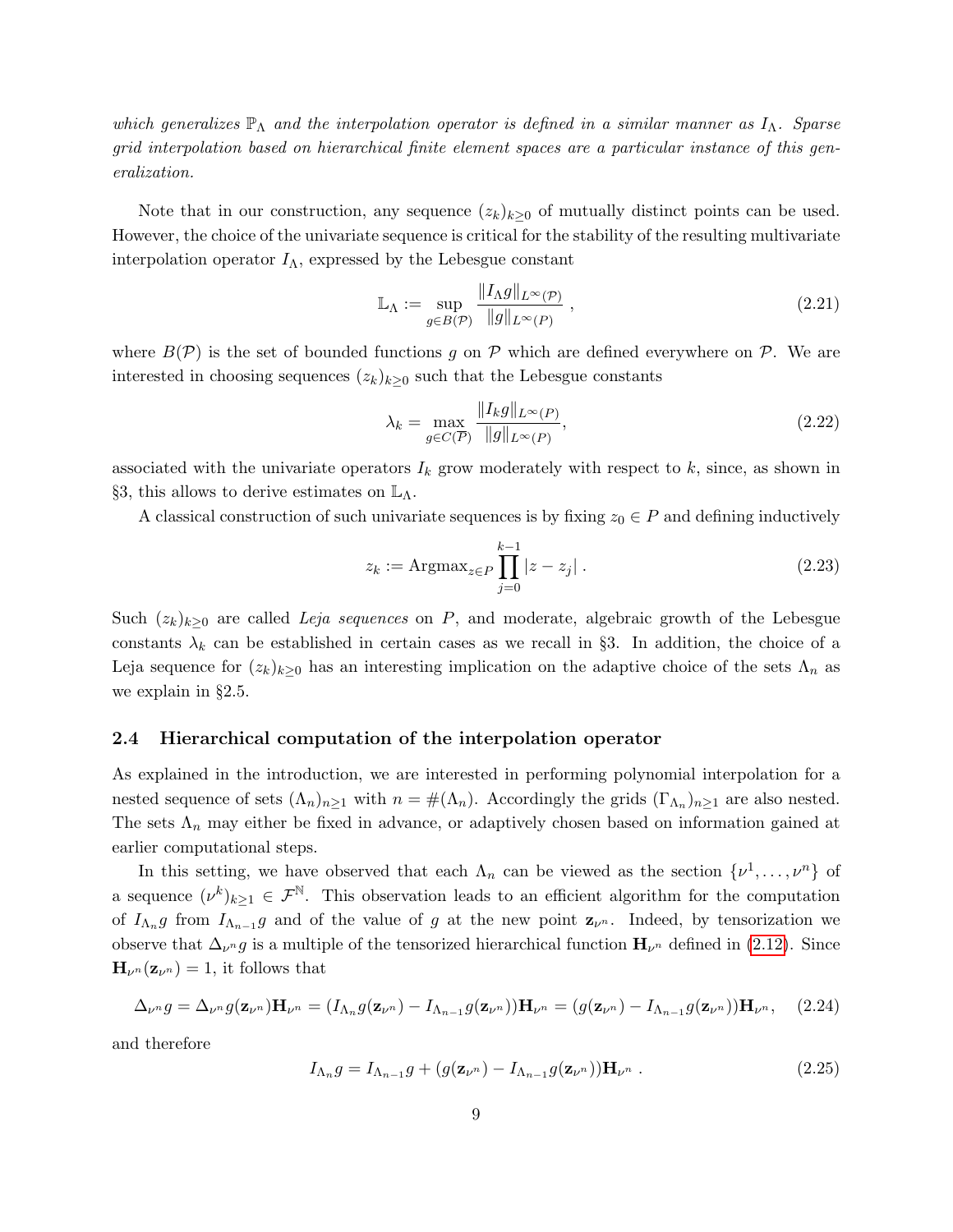Consequently, the polynomials  $I_{\Lambda_n}g$  are given by

$$
I_{\Lambda_n}g = \sum_{k=0}^n g_{\nu^k} \mathbf{H}_{\nu^k}
$$
\n(2.26)

where the coefficients  $g_{\nu^k}$  are defined recursively by

<span id="page-9-0"></span>
$$
g_{\nu^1} = g(\mathbf{z}_0), \quad g_{\nu^{k+1}} := g(\mathbf{z}_{\nu^{k+1}}) - I_{\Lambda_k} g(\mathbf{z}_{\nu^{k+1}}) = g(\mathbf{z}_{\nu^{k+1}}) - \sum_{i=1}^k g_{\nu^i} \mathbf{H}_{\nu^i}(\mathbf{z}_{\nu^{k+1}}) \,. \tag{2.27}
$$

**Remark 2.4** In the sum that appears on the right side of [\(2.27\)](#page-9-0), only the terms such that  $\nu^i \leq \nu^{k+1}$ are non-zero. When evaluating the computational cost in the above operation, one should make the distinction betwen the cost of the evaluation of  $g(\mathbf{z}_{\nu^{k+1}})$  and of computing the linear combination  $\sum_{i=1}^k g_{\nu^i} \mathbf{H}_{\nu^i}(\mathbf{z}_{\nu^{k+1}})$ . In instances where the evaluation of g requires running a heavy numerical code (for example when  $q(y)$  is an output of the solution  $u(y)$  to a parametric PDE), the first cost dominates the second one. It is also important to notice that only n evaluations of g have been used until the current step n.

**Remark 2.5** The above algorithm is also efficient to construct the interpolant  $I_{\Lambda}g$  for any given monotone set  $\Lambda$ . Indeed, by iteratively removing maximal elements, we see that any such set can be written as  $\Lambda = \Lambda_k$  with  $k := #(\Lambda)$  and  $(\Lambda_n)_{n \geq 1}$  a sequence of the above type. It is also easily checked that the coefficients  $g_{\nu^k}$  only depend on g and on the index  $\nu^k$  and are independent on the index set  $\Lambda$ : these coefficients can be viewed as the unique coordinates of g in the hierarchical basis  $(\mathbf{H}_{\nu})_{\nu}$ . One should however be cautious when writing the expansion

<span id="page-9-1"></span>
$$
g = \sum_{\nu \in \mathcal{F}} g_{\nu} \mathbf{H}_{\nu},\tag{2.28}
$$

since it may fail converge for certain functions g regardless of the ordering of the summation. However, it will be proved to converge for functions that can be approximated sufficiently well by polynomials, based on the stability analysis of the interpolation operator which is the object of the next section.

#### 2.5 Adaptive selection of polynomial spaces

We now discuss the adaptive selection of a nested sequence  $(\Lambda_n)_{n>1}$ . Let us begin with the following analogy: if  $(\mathbf{H}_{\nu})_{\nu \in \mathcal{F}}$  was an orthonormal basis of  $L^2(\mathcal{P})$  then the choice of an index set  $\Lambda_n$  that minimize the  $L^2$  error when truncating the expansion  $(2.28)$  would be the indices corresponding to the *n* largest  $|q_{\nu}|$ .

In our current setting however,  $(H_\nu)_{\nu \in \mathcal{F}}$  is not an orthonormal basis and we are rather interested in controlling the error in  $L^{\infty}$ . A first greedy strategy is to define  $\Lambda_n$  as the set of indices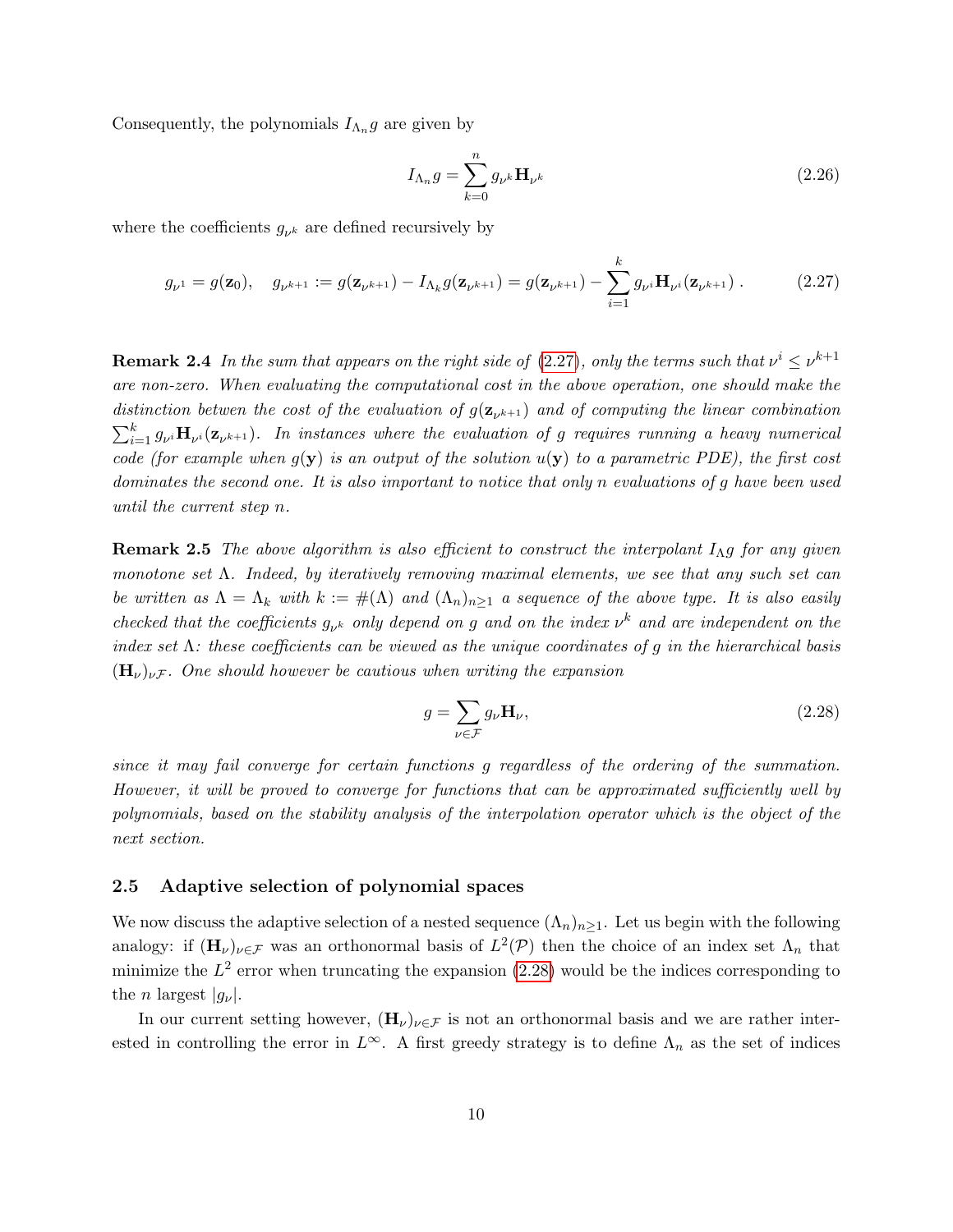corresponding to the n largest contributions of [\(2.28\)](#page-9-1) measured in the  $L^{\infty}$  metric, i.e. the n largest  $a_{\nu}|g_{\nu}|$ , where

$$
a_{\nu} := \|\mathbf{H}_{\nu}\|_{L^{\infty}(\mathcal{P})} := \prod_{j \ge 1} \|h_{\nu_j}\|_{L^{\infty}(P)}.
$$
\n(2.29)

This strategy obviously gives rise to a nested sequence  $(\Lambda_n)_{n\geq 1}$ , however the sets  $\Lambda_n$  are not ensured to be monotone. In addition, it is not computationally feasible since finding the  $n$  largest contributions in [\(2.28\)](#page-9-1) hints that we should have computed all contributions.

In order to correct these defects, we define for any monotone set  $\Lambda$  a set of neighbours

$$
\mathcal{N}(\Lambda) := \{ \nu \notin \Lambda \, : \, \mathcal{R}_{\nu} \in \Lambda \cup \{ \nu \} \},\tag{2.30}
$$

or equivalently those  $\nu \notin \Lambda$  such that  $\nu-e_j \in \Lambda$  for all j such that  $\nu_j \neq 0$ . Then a natural variant of the first strategy, that leads to a nested sequence of monotone sets, is the following greedy adaptive algorithm.

#### Adaptive Interpolation (AI) Algorithm:

- Start with  $\Lambda_1 := \{0_{\mathcal{F}}\}.$
- Assuming that  $\Lambda_{n-1}$  has been computed, find

<span id="page-10-0"></span>
$$
\nu^n := \operatorname{argmax} \{ a_{\nu} | g_{\nu} | : \nu \in \mathcal{N}(\Lambda_{n-1}) \},\tag{2.31}
$$

and define  $\Lambda_n = \Lambda_{n-1} \cup \{\nu^n\}.$ 

Let us observe that since  $H_{\nu}(z_{\nu}) = 1$ , we obviously have that  $a_{\nu} \geq 1$ . On the other hand, when  $(z_k)_{k>0}$  is a Leja sequence built according to [\(2.23\)](#page-8-0), we obviously have  $\max_{z\in P} |h_k(z)| = |h_k(z_k)| = 1$ and therefore

$$
a_{\nu} = \mathbf{H}_{\nu}(\mathbf{z}_{\nu}) = 1. \tag{2.32}
$$

In such a case, in view of [\(2.27\)](#page-9-0), the greedy strategy [\(2.31\)](#page-10-0) amounts in choosing the new index in  $\mathcal{N}(\Lambda_{n-1})$  that maximizes the interpolation error at the corresponding new grid point:

$$
\nu^n := \operatorname{argmax} \{ |g(\mathbf{z}_{\nu}) - I_{\Lambda_{n-1}} g(\mathbf{z}_{\nu})| \ : \ \nu \in \mathcal{N}(\Lambda_{n-1}) \}. \tag{2.33}
$$

This greedy strategy has several defects. The first one is that it may simply fail to converge, even if there exist sequences  $(\Lambda_n)_{n\geq 0}$  such that  $I_{\Lambda_n}g$  converges to g at a high rate. This is due to data oscillation that could return an artificially small interpolation error at the new grid point. Consider for example a two dimensional function of the form

$$
g(\mathbf{y}) = g(y_1, y_2) = g_1(y_1)g_2(y_2),\tag{2.34}
$$

where  $g_1$  and  $g_2$  are non-polynomial smooth functions such that  $g_2$  takes the same values at the points  $z_0$  and  $z_1$ . Then, the algorithm will select sets  $\Lambda_n$  that consist of the indices  $\nu = (k, 0)$  for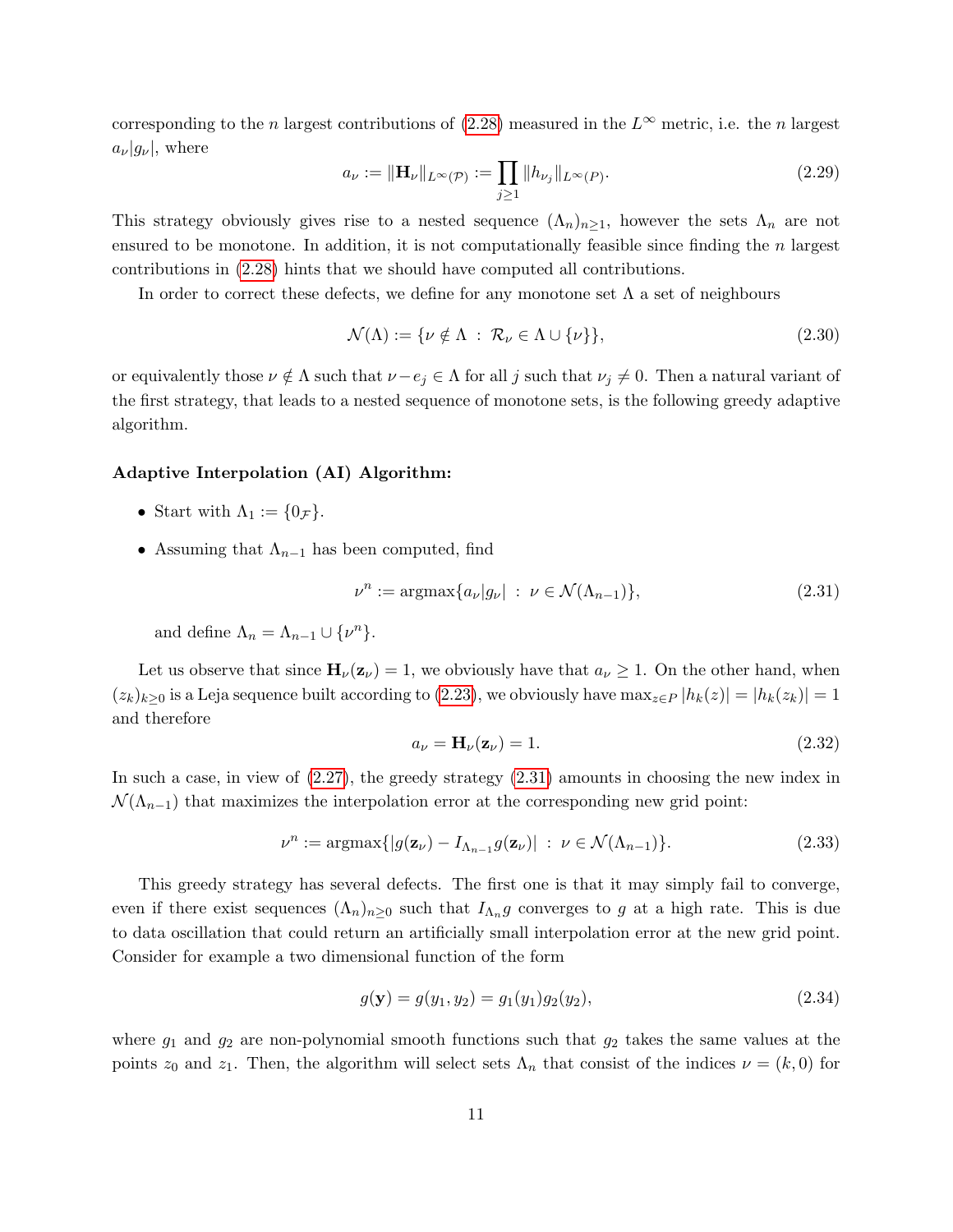$k = 0, \ldots, n-1$ , since the interpolation error at the point  $\mathbf{z}_{(k,1)} = (z_k, z_1)$  will vanish. Although this type of situation might be viewed as pathological, it reflects the fact that the algorithm might fail in its first steps to identify the significant variables. One way to avoid this is to impose that when all interpolation errors  $|g(\mathbf{z}_{\nu}) - I_{\Lambda_{n-1}} g(\mathbf{z}_{\nu})|$  for  $\nu \in \mathcal{N}(\Lambda_n)$  are smaller than some prescribed tolerance  $\varepsilon_n > 0$  (that is either fixed or tends to 0 as n grows), then the new index  $\nu^n$  is chosen arbitrarily from  $\mathcal{N}(\Lambda_n)$ .

The second defect is that in the infinite dimensional framework  $d = \infty$  the set of neighbours  $\mathcal{N}(\Lambda)$  has infinite cardinality. One way to treat this defect is to modify its definition by setting

$$
\mathcal{N}(\Lambda) := \{ \nu \notin \Lambda \; : \; \nu_j = 0 \; \text{ if } \; j > j(\Lambda) + 1 \; \text{ and } \; \mathcal{R}_\nu \in \Lambda \cup \{ \nu \} \}, \tag{2.35}
$$

where  $j(\Lambda) := \max\{j : \nu_j > 0 \text{ for some } \nu \in \Lambda\}.$  This means that we can activate at most one new variable at each iteration step.

Even with such modifications, it is not clear to understand under which additional assumptions on g this adaptive, greedy selection procedure will pick sets  $(\Lambda_n)_{n\geq 1}$  such that the interpolation  $I_{\Lambda_n}g$  has a guaranteed convergence rate comparable to that of an optimal choice of sets such as, e.g. obtained from best  $n$ -term approximation. We give in §5 several numerical examples that illustrate the good practical behaviour of this algorithm.

## 3 The Lebesgue constant

The accuracy of the interpolation operator  $I_{\Lambda}$  can be related to the error of best polynomial approximation via the Lebesgue constant  $\mathbb{L}_{\Lambda}$  defined in [\(2.21\)](#page-8-1), according to the classical inequality

$$
||g - I_{\Lambda}g||_{L^{\infty}(\Gamma^N)} \le (1 + \mathbb{L}_{\Lambda}) \inf_{Q \in \mathbb{P}_{\Lambda}} ||g - Q||_{L^{\infty}(\mathcal{P})}. \tag{3.1}
$$

A crude, yet useful, way to estimate  $\mathbb{L}_{\Lambda}$  is by using triangle inequality which give

$$
L_{\Lambda} \le \sum_{\nu \in \Lambda} \delta_{\nu},\tag{3.2}
$$

where we define for  $\nu\in\mathcal{F}$ 

$$
\delta_{\nu} := \sup_{g \in B(\mathcal{P}) \setminus \{0\}} \frac{\|\Delta_{\nu}g\|_{L^{\infty}(\mathcal{P})}}{\|g\|_{L^{\infty}(\mathcal{P})}}.
$$
\n(3.3)

It is readily seen that

$$
\delta_{\nu} := \prod_{j \ge 1} \delta_{\nu_j} \tag{3.4}
$$

where

<span id="page-11-1"></span>
$$
\delta_k := \sup_{g \in C(P)} \frac{\|\Delta_k g\|_{L^\infty(P)}}{\|g\|_{L^\infty(P)}} \le \lambda_{k-1} + \lambda_k \,,\tag{3.5}
$$

with  $\lambda_k$  the Lebesgue constant associated with the univariate operators  $I_k$  and with the convention that  $\lambda_{-1} := 0$ . Therefore

<span id="page-11-0"></span>
$$
\mathbb{L}_{\Lambda} \le \sum_{\nu \in \Lambda} \prod_{j \ge 1} (\lambda_{\nu_j} + \lambda_{\nu_j - 1}) \tag{3.6}
$$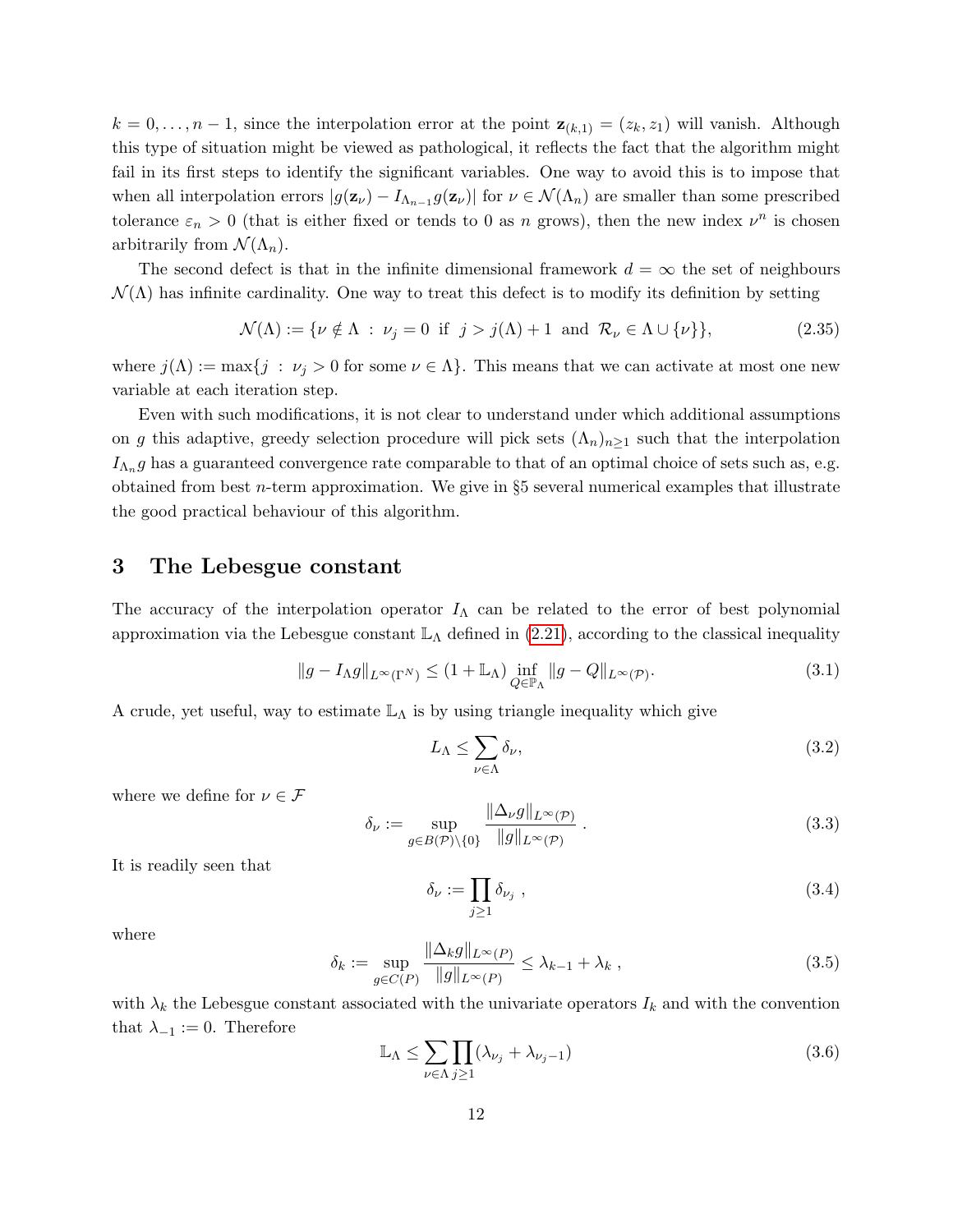Note that  $\delta_0 = \lambda_0 = 1$ , regardless of the choice of the sequence  $(z_k)_{k>0}$ .

The bound [\(3.6\)](#page-11-0) is of course crude, since we did not take advantage of the telescoping nature in the summation of the  $\Delta_{\nu}$ . For instance, when  $\Lambda = \mathcal{R}_{\nu}$ , we have seen that  $I_{\Lambda} = I_{\nu} = \bigotimes_{j\geq 1} I_{\nu_j}$ , and in that case the exact value of the Lebesgue constant is given by the smaller value

$$
\mathbb{L}_{\mathcal{R}_{\nu}} = \prod_{j \ge 1} \lambda_{\nu_j} \tag{3.7}
$$

Nevertheless, for general monotone sets  $\Lambda$ , we can use the bound [\(3.6\)](#page-11-0) to study the behaviour of the Lebesgue constant  $\mathbb{L}_{\Lambda}$  as the number of interpolation points  $\#(\Gamma_{\Lambda}) = \#(\Lambda)$  grows. The following result shows that when certain algebraic bounds are available for the  $\lambda_k$ , then similar algebraic bounds can be derived for  $\mathbb{L}_{\Lambda}$  in terms of  $\#(\Lambda)$  regardless of the dimension d and of the shape of Λ.

<span id="page-12-0"></span>**Lemma 3.1** If the Lebesgue constants  $\lambda_k$  satisfy

$$
\lambda_k \le (k+1)^\theta, \quad k \ge 0 \tag{3.8}
$$

for some  $\theta \geq 1$ , then the Lebesgue constants  $\mathbb{L}_\Lambda$  satisfy

$$
\mathbb{L}_{\Lambda} \le (\#\Lambda)^{\theta+1} \tag{3.9}
$$

for any monotone set  $\Lambda$ .

**Proof:** For any  $k \geq 0$ , one has  $\lambda_k + \lambda_{k-1} \leq (k+1)^{\theta} + k^{\theta} \leq (2k+1)(k+1)^{\theta-1}$ , therefore, for  $\nu \in \Lambda$ 

$$
\prod_{j\geq 1} (\lambda_{\nu_j} + \lambda_{\nu_j - 1}) \leq \left( \prod_{j\geq 1} (\nu_j + 1) \right)^{\theta - 1} \prod_{j\geq 1} (2\nu_j + 1)
$$
\n
$$
= (\#(\mathcal{R}_{\nu}))^{\theta - 1} \prod_{j\geq 1} (2\nu_j + 1)
$$
\n
$$
\leq (\#(\Lambda))^{\theta - 1} \prod_{j\geq 1} (2\nu_j + 1),
$$

where we have used  $\mathcal{R}_{\nu} \subset \Lambda$  since  $\Lambda$  is monotone. To complete the proof, it remains to show that  $\sigma(\Lambda) \leq (\#\Lambda)^2$ , where

$$
\sigma(\Lambda) := \sum_{\nu \in \Lambda} \prod_{j \ge 1} (2\nu_j + 1) \tag{3.10}
$$

This is done using induction on  $n_{\Lambda} := \#(\Lambda)$ . When  $n_{\Lambda} = 1$ , then  $\Lambda = \{0_{\mathcal{F}}\}$  and it is obviously true. Let  $n \geq 1$  and  $\Lambda$  denote a monotone set with  $n_{\Lambda} = n + 1$ . Without loss of generality, we suppose that  $\mu_1 \neq 0$  for some  $\mu \in \Lambda$ , and denote by  $K \geq 1$  the maximal value attained by the coordinate  $\nu_1$  when  $\nu \in \Lambda$ . For  $0 \leq k \leq K$ , we introduce

$$
\Lambda_k := \{ \hat{\nu} = (\nu_2, \nu_3, \dots) : (k, \hat{\nu}) \in \Lambda \}
$$
\n(3.11)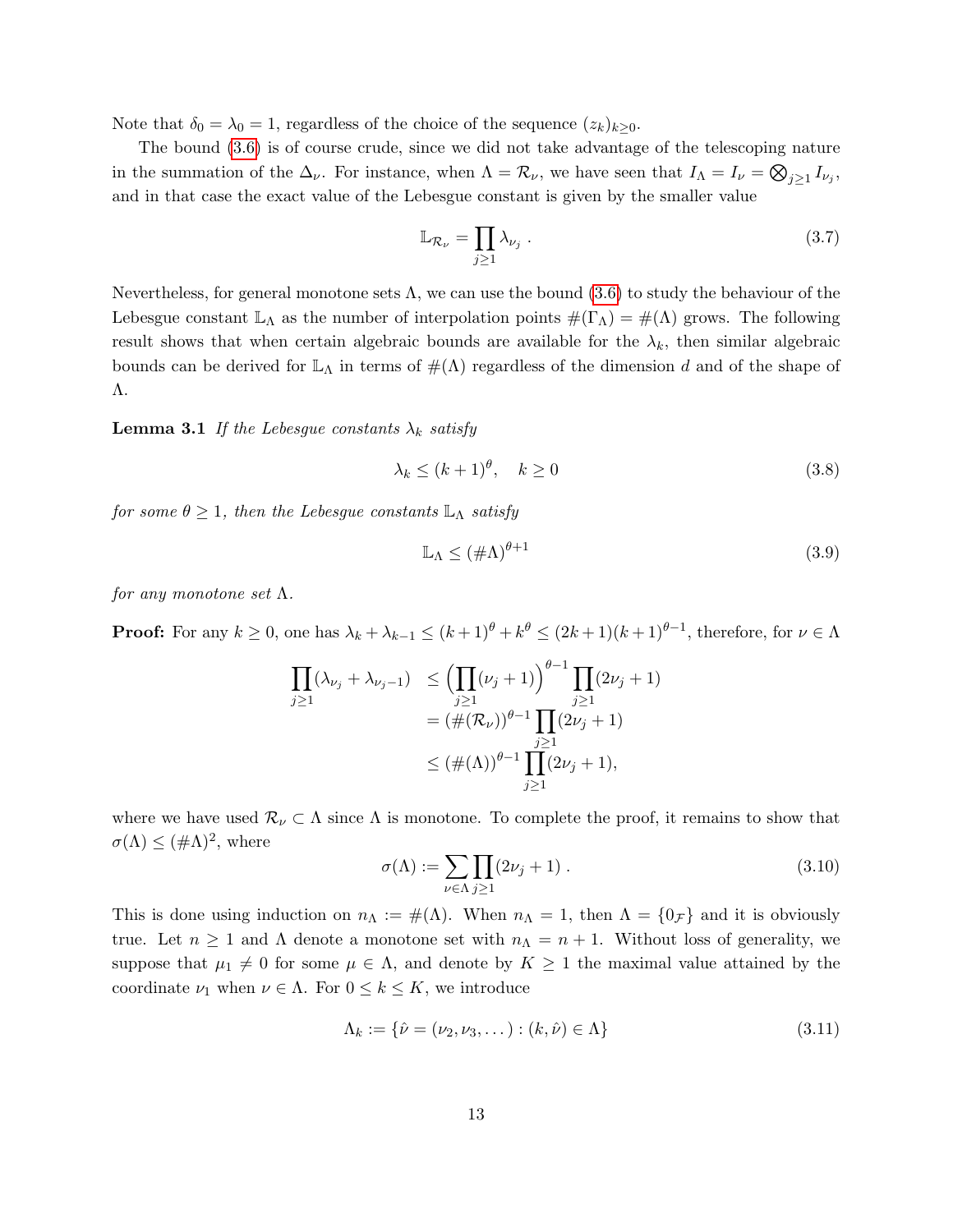By monotonicity of  $\Lambda$ , every  $\Lambda_k$  is monotone. Also, since  $K \geq 1$  then  $\#(\Lambda_k) < \#(\Lambda)$  for any k, so that the induction hypothesis implies

$$
\sigma(\Lambda) = \sum_{k=0}^{K} (2k+1)\sigma(\Lambda_k) \le \sum_{k=0}^{K} (2k+1)(\#(\Lambda_k))^2.
$$
\n(3.12)

Also, we have

$$
\Lambda_K \subset \cdots \subset \Lambda_1 \subset \Lambda_0,\tag{3.13}
$$

since for  $k \geq 1$ ,  $\mu \in \Lambda_k \Rightarrow (k, \mu) \in \Lambda \Rightarrow (k-1, \mu) \in \Lambda \Rightarrow \mu \in \Lambda_{k-1}$ . We deduce

$$
k(\#(\Lambda_k))^2 \le \#(\Lambda_k)\#(\Lambda_0) + \dots + \#(\Lambda_k)\#(\Lambda_{k-1}),
$$
\n(3.14)

and consequently

$$
\sigma(\Lambda) \le \sum_{k=0}^{K} (\#(\Lambda_k))^2 + 2\sum_{k=0}^{K} (\#(\Lambda_k)\#(\Lambda_0) + \dots + \#(\Lambda_k)\#(\Lambda_{k-1})) \le \left(\sum_{k=0}^{K} \#(\Lambda_k)\right)^2 = (\#(\Lambda))^2,
$$
\n(3.15)

which concludes the proof.  $\Box$ 

**Remark 3.2** In the case where  $(z_k)_{k>0}$  is a Leja sequence defined by [\(2.23\)](#page-8-0) for some initial point  $z_0 \in P$ , the hierarchical polynomials  $h_k$  defined by [\(2.8\)](#page-5-1) satisfy

$$
|h_k(z)| \le |h_k(z_k)| = 1, \ z \in P. \tag{3.16}
$$

Since, according to [\(2.9\)](#page-5-2), we have

$$
\Delta_k g = (g(z_k) - I_{k-1}g(z_k))h_k, \tag{3.17}
$$

it follows that

$$
\delta_k \le 1 + \lambda_{k-1},\tag{3.18}
$$

and

<span id="page-13-0"></span>
$$
\mathbb{L}_{\Lambda} \le \sum_{\nu \in \Lambda} \prod_{j \ge 1} (1 + \lambda_{\nu_j - 1}) \tag{3.19}
$$

which is are improvements over  $(3.5)$  and  $(3.19)$ .

Let us observe that since  $\lambda_{-1} = 0$  and  $\lambda_0 = 1$ , bounds of the form  $\lambda_k \leq (k+1)^{\theta}$  can be established for some  $\theta > 0$  provided that  $\lambda_k$  are bounded as  $\mathcal{O}(k^b)$  for some  $b > 0$ . Such bounds have recently been obtained in  $[8, 9, 10]$  $[8, 9, 10]$  $[8, 9, 10]$ , in the cases where  $P$  is either the complex unit disk  $\{|z| \leq 1\}$  or the unit interval  $[-1, 1]$ .

For the complex unit disk, if  $(z_k)_{k\geq 0}$  is the Leja sequence defined by  $(2.23)$  with  $z_0 = 1$ , it is proved in [\[8\]](#page-29-8) that  $\lambda_k = \mathcal{O}(k \log k)$  and conjectured that

$$
\lambda_k \le k+1, \quad k \ge 0 \tag{3.20}
$$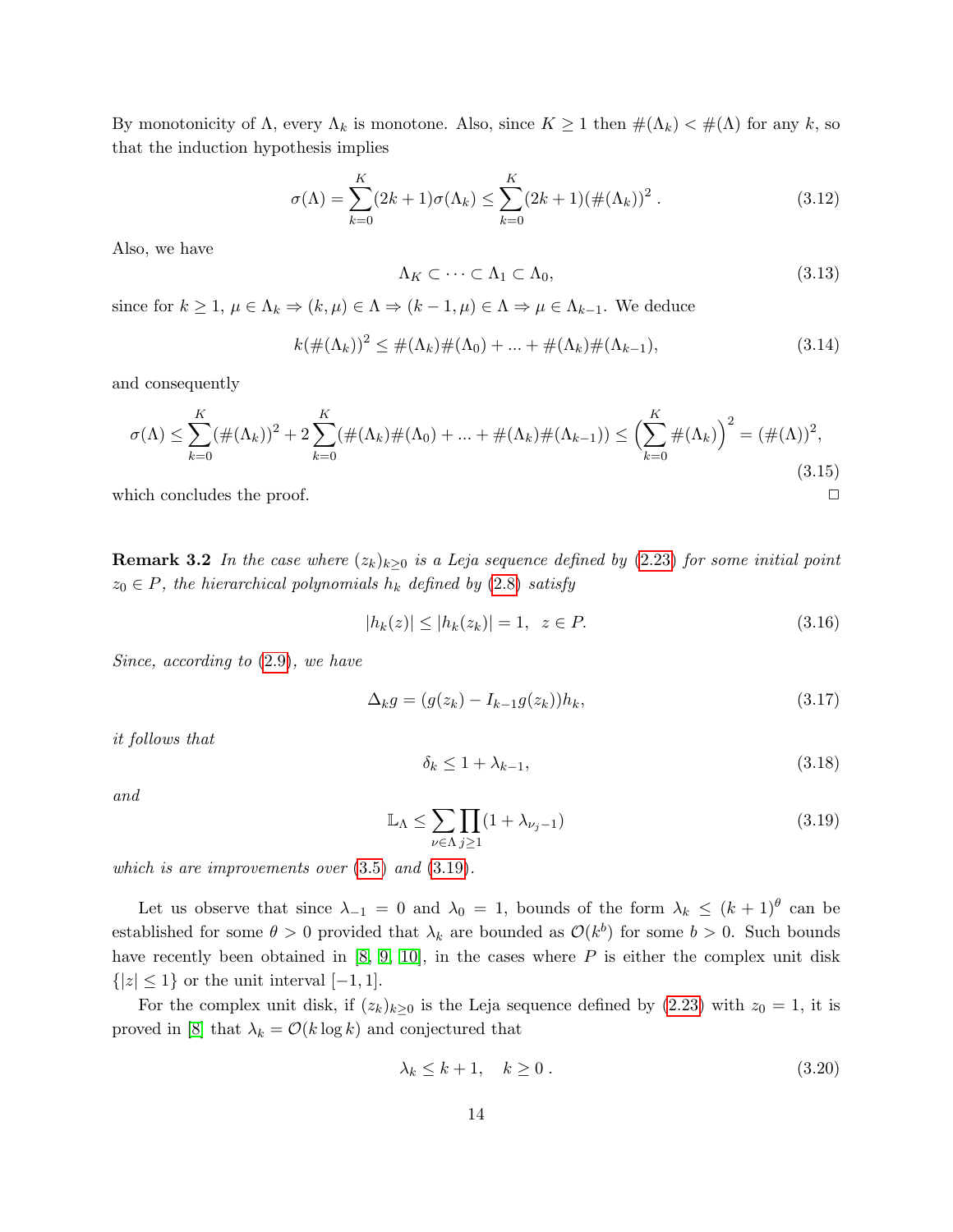The more precise bound

$$
\lambda_k \le 2(k+1), \quad k \ge 1,\tag{3.21}
$$

is established in [\[10\]](#page-29-10). Using the improvement [\(3.19\)](#page-13-0), and using the same computation as in the proof of the above Lemma, we obtain in that case that  $\mathbb{L}_{\Lambda} \leq \#(\Lambda)^2$ .

For the unit interval  $[-1, 1]$ , and the sequence given by the projection of the above complex Leja sequence, an asymptotic bound in  $\mathcal{O}(k^3 \log k)$  has been obtained in [\[9\]](#page-29-9), and it has been improved into  $3(k+1)^2 \log(k+1)$  in [\[10\]](#page-29-10). Note that projections of Leja sequences on the unit disk to [-1,1] are not Leja sequences on [−1, 1].

# 4 Application to parametric PDEs

### 4.1 Interpolation of Banach valued functions

We are interested in applying our interpolation process to the map  $y \mapsto u(y)$  defined by exact or approximate solving of the parametric PDE [\(1.1\)](#page-0-0) for the given parameter y. Therefore, we want to interpolate a function which is not real or complex valued, but instead takes its value in the solution space V. The generalization of the interpolation operator  $I_{\Lambda}$  to this setting is straighforward:  $I_{\Lambda}u$ is the unique function in  $V_{\Lambda}$  that coincides with u at the points  $z_{\nu}$  for  $\nu \in \Lambda$ . As in the scalar case, it can be expanded according to

$$
I_{\Lambda}u = \sum_{\nu \in \Lambda} u_{\nu} \mathbf{H}_{\nu} , \qquad (4.1)
$$

where the coefficients  $u_{\nu} \in V$  can be computed in a recursive way similar to [\(2.27\)](#page-9-0):

$$
u_{\nu^{1}} = u(\mathbf{z}_{0}), \quad u_{\nu^{k+1}} = u(\mathbf{z}_{\nu^{k+1}}) - \sum_{i=1}^{k} u_{\nu^{i}} \mathbf{H}_{\nu^{i}}(\mathbf{z}_{\nu^{k+1}}), \tag{4.2}
$$

where  $\Lambda_n = \{\nu^1, \ldots, \nu^n\}, n = 1, 2, \ldots$ , is a nested sequence of monotone sets. We are interested in the accuracy of the interpolant in the sense of the maximum error

$$
||u - I_{\Lambda}u||_{L^{\infty}(\mathcal{P}, V)} := \sup_{\mathbf{y} \in \mathcal{P}} ||u(\mathbf{y}) - I_{\Lambda}u(\mathbf{y})||_{V}.
$$
\n(4.3)

The same reasoning as for interpolation of scalar valued functions shows that

<span id="page-14-0"></span>
$$
||u - I_{\Lambda}u||_{L^{\infty}(\mathcal{P},\Lambda)} \le (1 + \mathbb{L}_{\Lambda}) \inf_{v \in V_{\Lambda}} ||u - v||_{L^{\infty}(\mathcal{P},\Lambda)},
$$
\n(4.4)

where  $\mathbb{L}_{\Lambda}$  is the Lebesgue constant associated to the interpolation operator  $I_{\Lambda}$  which was defined and studied in the previous section.

#### 4.2 Convergence rates for a parametric, elliptic model problem

As already explained in the introduction, for the model elliptic problem [\(1.5\)](#page-1-0), one can establish convergence rates in  $L^{\infty}(\mathcal{P}, V)$  and  $L^2(\mathcal{P}, V)$ , where  $V = H_0^1(D)$ , for polynomial approximation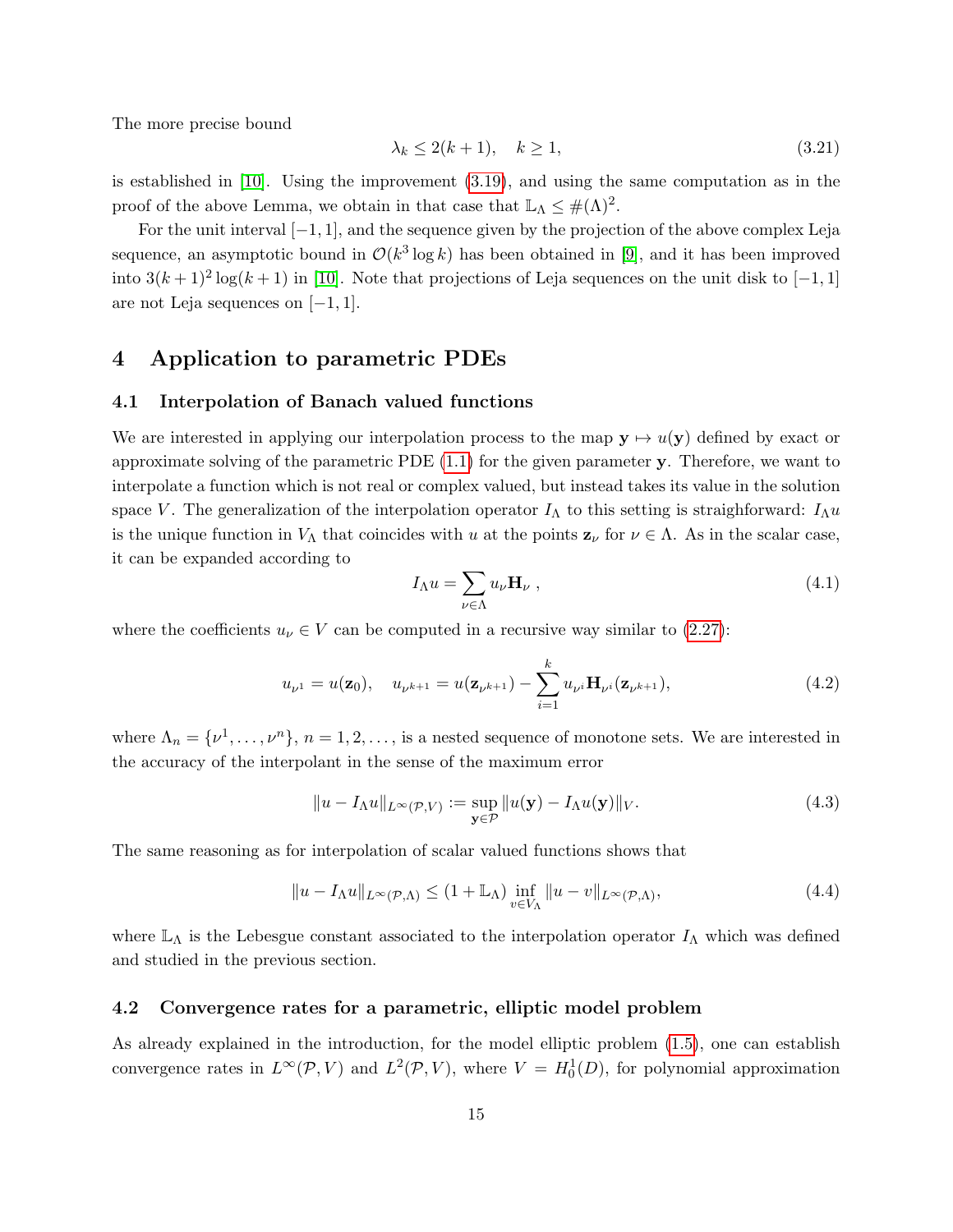that are robust with respect to the parametric dimension. Here we focus on  $L^{\infty}(\mathcal{P}, V)$ . The results in [\[12,](#page-29-4) [13,](#page-29-5) [11\]](#page-29-0) show that if the diffusion satisfies the uniform ellipticity assumption [\(1.6\)](#page-1-1) and if for some  $0 < p < 1$ , one has  $(\|\psi_j\|_{L^{\infty}(D)})_{j\geq 1} \in \ell^p(\mathbb{N})$ , there exists a nested sequence  $(\Lambda_n)_{n\geq 1}$  of monotone sets such that  $\#(\Lambda_n) = n$  and

<span id="page-15-0"></span>
$$
\inf_{v \in V_{\Lambda_n}} \|u - v\|_{L^{\infty}(\mathcal{P}, \Lambda)} \le Cn^{-s}, \ \ s := \frac{1}{p} - 1. \tag{4.5}
$$

where  $C > 0$  depends on  $s := \frac{1}{p} - 1$  but is independent of n. In fact this rate of convergence was proved for specific approximations defined either by Taylor expansion

<span id="page-15-3"></span>
$$
T_{\Lambda_n}u(\mathbf{y}) := \sum_{\nu \in \Lambda_n} t_{\nu} \mathbf{y}^{\nu},\tag{4.6}
$$

where  $t_{\nu} := \frac{1}{\nu!} \partial_y^{\nu} u(y)|_{y=0}$  with  $\nu! := \prod_{j \geq 1} \nu_j!$  or by orthogonal projections

$$
P_{\Lambda_n}u(\mathbf{y}) := \sum_{\nu \in \Lambda_n} c_{\nu}L_{\nu}(\mathbf{y}),\tag{4.7}
$$

where the  $L_{\nu}$  are the tensorized Legendre polynomials in  $[-1, 1]$ , which are normalized with respect to the probability measure  $dt/2$  and where  $c<sub>\nu</sub>$  are the corresponding Legendre coefficients. The fact that we work in the infinite dimensional case  $d = \infty$  in [\(4.5\)](#page-15-0) reveals that the convergence rate  $n^{-s}$ in [\(4.5\)](#page-15-0) is robust with respect to the number of active variables. In this section, we work under the same assumptions on the diffusion coefficient and its expansion.

We now study the rate of convergence of  $I_{\Lambda_n}u$  towards u. Combining [\(4.5\)](#page-15-0) and [\(4.4\)](#page-14-0), we obtain

$$
||u - I_{\Lambda_n}u||_{L^{\infty}(\mathcal{P}, V)} \le C(1 + \mathbb{L}_{\Lambda_n})n^{-s} . \tag{4.8}
$$

We have seen in §4 that the Lebesgue constant can be controlled by a bound of the form

$$
\mathbb{L}_{\Lambda_n} \le n^b, \quad \text{where} \quad b = \theta + 1 \,, \tag{4.9}
$$

when the univariate sequence  $(z_k)_{k\geq 0}$  is chosen so that  $\lambda_k \leq (k+1)^{\theta}$  for some  $\theta > 0$  and we gave examples of such sequences. We thus obtain a convergence estimate of the form

<span id="page-15-1"></span>
$$
||u - I_{\Lambda_n}u||_{L^{\infty}(\mathcal{P}, V)} \leq Cn^{-(s-b)}.
$$
\n(4.10)

With this simple stability (via the bound for the Lebesgue constant) plus consistency (via the n-term approximation result) analysis, the convergence rate obtained in [\(4.10\)](#page-15-1) is reduced by  $b = \theta + 1$ compared to the (benchmark) *n*-term approximation rate s in  $(4.5)$ .

We now present a more refined argument that shows that there exists a sequence  $(\Lambda_n)_{n\geq 1} \subset \mathcal{F}$ of monotone sets such that  $\#(\Lambda_n) = n$  and a constant  $C > 0$  such that for all  $n \in \mathbb{N}$  holds

$$
||u - I_{\Lambda_n}u||_{L^{\infty}(\mathcal{P}, V)} \leq Cn^{-s} . \tag{4.11}
$$

<span id="page-15-2"></span>This analysis relates more directly the interpolation error with the Taylor coefficients of u according to the following result.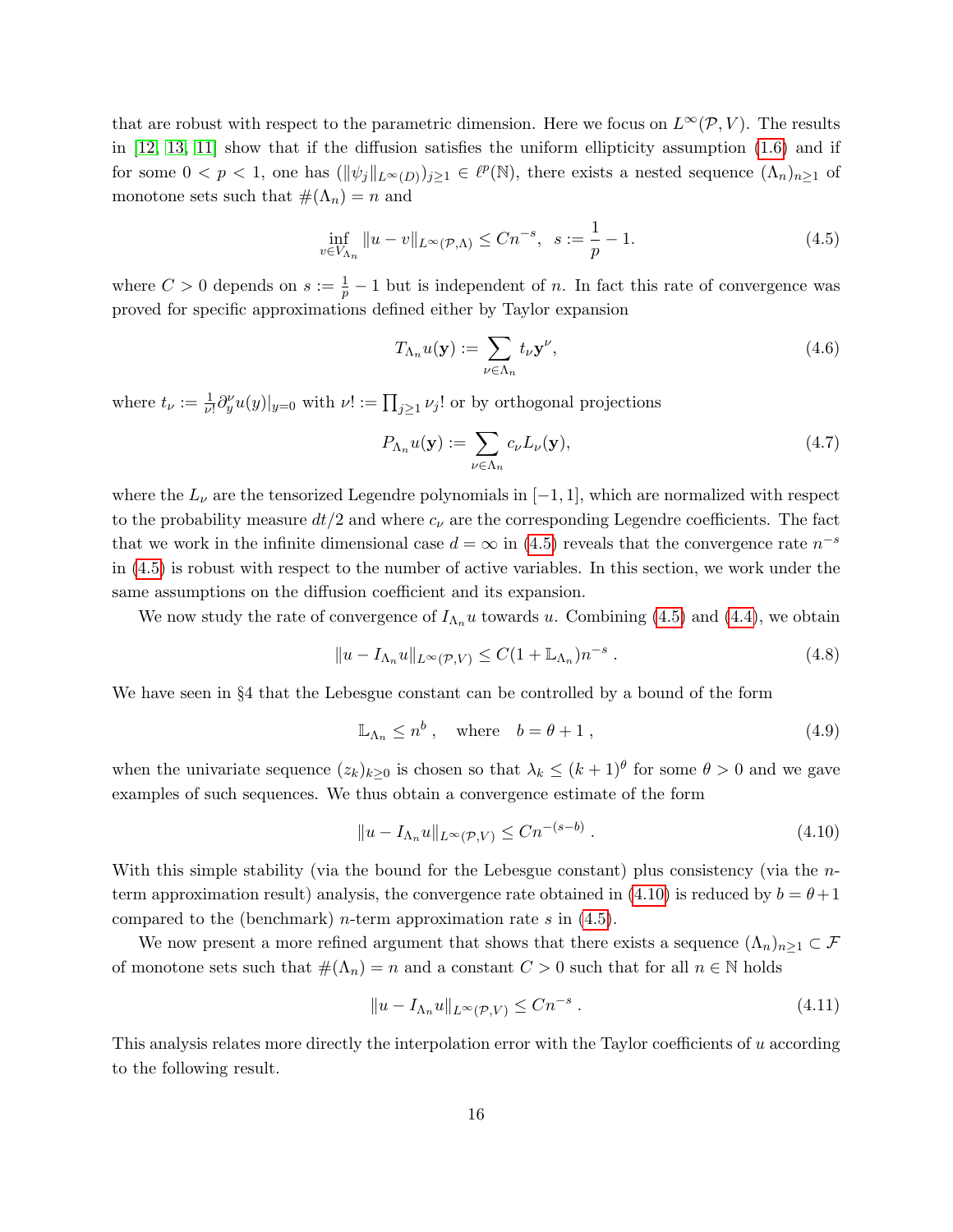**Lemma 4.1** Assume that  $u(\mathbf{y}) = \sum_{\nu \in \mathcal{F}} t_{\nu} \mathbf{y}^{\nu}$  in the sense of unconditional convergence in  $L^{\infty}(\mathcal{P}, V)$ . If the univariate sequence  $(z_k)_{k\geq 0}$  is chosen so that  $\lambda_k \leq (k+1)^{\theta}$ , then

$$
||(I - I_{\Lambda})u||_{L^{\infty}(\mathcal{P}, V)} \le 2 \sum_{\nu \notin \Lambda} p_{\nu}(b)||t_{\nu}||_V , \qquad (4.12)
$$

for any finite monotone set  $\Lambda$ , where  $b := \theta + 1$  and

<span id="page-16-2"></span>
$$
p_{\nu}(b) := \prod_{j \ge 1} (1 + \nu_j)^b . \tag{4.13}
$$

Proof: The unconditional convergence of the Taylor series allows us to write

$$
I_{\Lambda}u = I_{\Lambda}\left(\sum_{\nu \in \mathcal{F}} t_{\nu} \mathbf{y}^{\nu}\right) = \sum_{\nu \in \mathcal{F}} t_{\nu} I_{\Lambda} \mathbf{y}^{\nu} = \sum_{\nu \in \Lambda} t_{\nu} \mathbf{y}^{\nu} + \sum_{\nu \notin \Lambda} t_{\nu} I_{\Lambda \cap \mathcal{R}_{\nu}} \mathbf{y}^{\nu}.
$$
(4.14)

Here, we used that for monotone  $\Lambda$  it holds that  $I_{\Lambda} \mathbf{y}^{\nu} = \mathbf{y}^{\nu}$  for every  $\nu \in \Lambda$  and that  $\Delta_{\mu} \mathbf{y}^{\nu} = 0$  for every  $\mu \leq \nu$ . Therefore

$$
(I - I_{\Lambda})u = \sum_{\nu \notin \Lambda} t_{\nu} (I - I_{\Lambda \cap \mathcal{R}_{\nu}}) \mathbf{y}^{\nu},
$$
\n(4.15)

where I stands for the identity operator. This implies

$$
\|(I - I_{\Lambda})u\|_{L^{\infty}(\mathcal{P}, V)} \leq \sum_{\nu \notin \Lambda} \|t_{\nu}\|_{V} (1 + \mathbb{L}_{\Lambda \cap \mathcal{R}_{\nu}}) \leq 2 \sum_{\nu \notin \Lambda} \|t_{\nu}\|_{V} \mathbb{L}_{\Lambda \cap \mathcal{R}_{\nu}}.
$$
\n(4.16)

Since  $\lambda_k \leq (k+1)^{\theta}$ , we obtain from Lemma [3.1](#page-12-0) that

$$
\mathbb{L}_{\Lambda \cap \mathcal{R}_{\nu}} \leq \# (\Lambda \cap \mathcal{R}_{\nu})^{\theta+1} \leq \# (\mathcal{R}_{\nu})^{\theta+1} = p_{\nu}(b), \tag{4.17}
$$

which completes the proof.  $\Box$ 

Let us observe that the above lemma can be generalized to polynomial expansions other than Taylor series, for example expansions into Legendre polynomials, provided that unconditional convergence holds. We focus here on the Taylor series, which allows us to use the results in [\[13\]](#page-29-5) that prove unconditional convergence under our assumptions on the diffusion coefficients, based on explicit bounds for the V -norms of Taylor coefficients. These bounds are obtained by application of the Cauchy formula, on the holomorphic extension of the map  $y \mapsto u(y)$ , and are of the form

<span id="page-16-1"></span>
$$
||t_{\nu}||_{V} \le C_{\delta} \prod_{j\ge 1} \rho_j^{-\nu_j} = C_{\delta} \rho^{-\nu},
$$
\n(4.18)

where  $C_{\delta} := \frac{\|f\|_{V^*}}{\delta}$  for arbitrary  $\delta > 0$  and  $\rho := (\rho_j)_{j \geq 1}$  is any sequence of strictly positive numbers that satisfies

<span id="page-16-0"></span>
$$
\sum_{j\geq 1} \rho_j |\psi_j(x)| \leq \bar{a}(x) - \delta, \ \ x \in D \ . \tag{4.19}
$$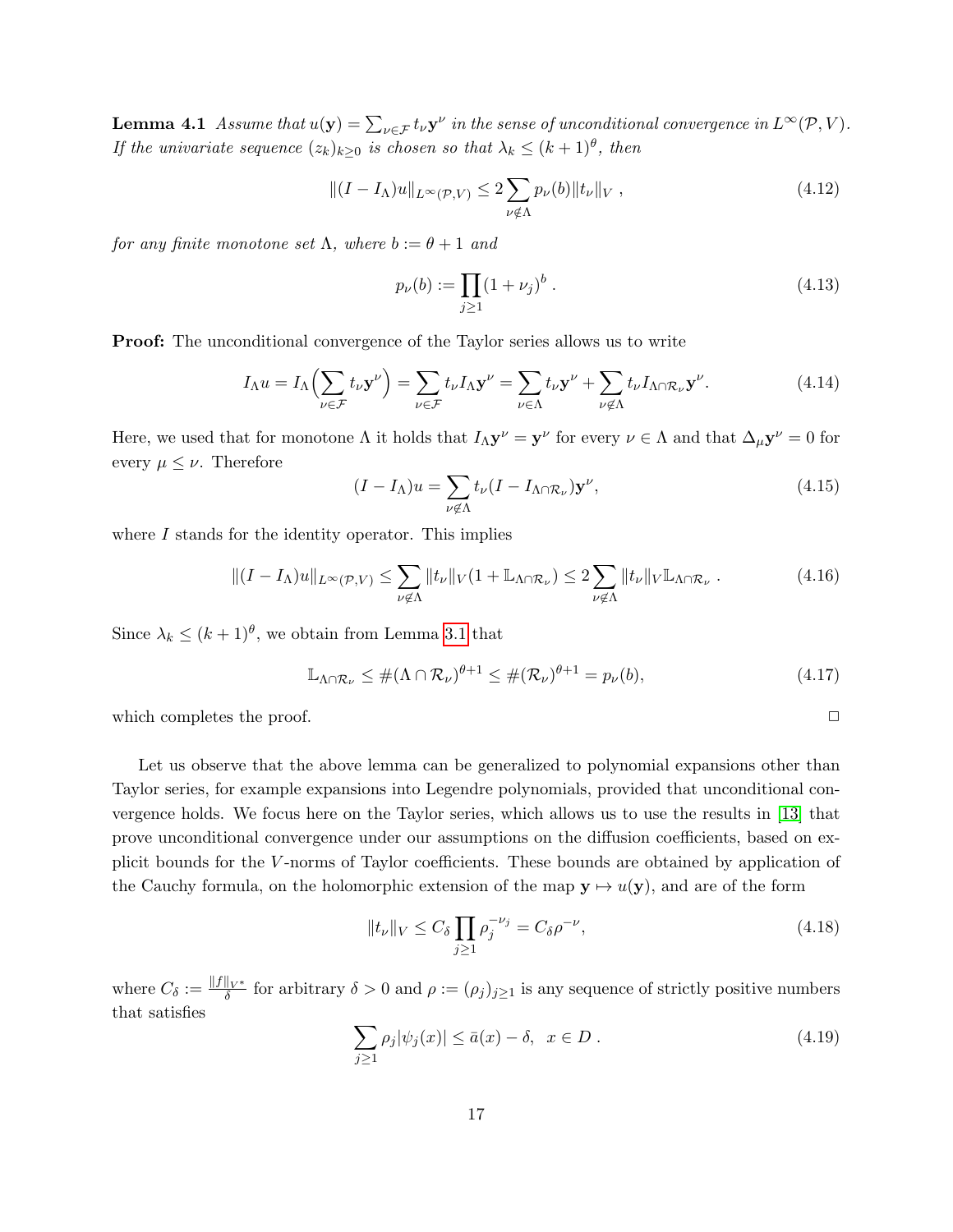We call sequences  $\rho$  which satisfy [\(4.19\)](#page-16-0)  $\delta$ -admissible. We observe that  $\delta$  has to be chosen smaller than the ellipticity constant r in order to ensure the existence of such sequences. In [\[13\]](#page-29-5),  $(4.18)$ is used to prove the unconditional convergence of the Taylor series of u in  $L^{\infty}(\mathcal{P}, V)$  and the convergence rate [\(4.5\)](#page-15-0). In the next result, we use the same bounds to prove a summability result on the sequence  $(p_{\nu}(b)||t_{\nu}||_V)_{\nu\in\mathcal{F}}$ .

Theorem 4.2 Assume that if the diffusion coefficient satisfies the uniform ellipticity assumption [\(1.6\)](#page-1-1) and that for some  $0 < p < 1$ , one has  $(\|\psi_j\|_{L^{\infty}(D)})_{j\geq 1} \in \ell^p(\mathbb{N})$ . Then for any  $b \geq 1$  and for  $p_{\nu}(b)$  as in [\(4.13\)](#page-16-2), the sequence  $(p_{\nu}(b)||t_{\nu}||_V)_{\nu \in \mathcal{F}}$  belongs to  $\ell^p(\mathcal{F})$ .

**Proof:** We fix  $B = e^b$ . Since  $p < 1$ ,  $(\|\psi_j\|_{L^{\infty}(D)})_{j\geq 1} \in \ell^1(\mathbb{N})$  and we may choose  $\kappa > 1$  and an integer  $J_0 \geq 1$  such that

<span id="page-17-1"></span>
$$
(\kappa - 1) \sum_{j \ge 1} ||\psi_j||_{L^{\infty}(D)} \le \frac{r}{6} \text{ and } \sum_{j > J_0} ||\psi_j||_{L^{\infty}(D)} \le \frac{1}{B} \frac{r}{12},
$$
\n(4.20)

and we set  $E := \{j : 1 \le j \le J_0\}$  and  $F := \{j : j > J_0\}$ . For each  $\nu \in \mathcal{F}$ , we denote by  $\nu_E$  and  $\nu_F$  the restrictions of  $\nu$  on E and F, and we define the sequence  $\rho = \rho(\nu)$  by  $\rho_j = \kappa$  if  $j \leq J_0, \rho_j = 1$  if  $j > J_0$  with  $\nu_j = 0$ , and

$$
\rho_j = B + \frac{r\nu_j}{4|\nu_F| \|\psi_j\|_{L^\infty(D)}}, \ j > J_0, \ \nu_j \neq 0 \tag{4.21}
$$

where  $|\nu_F| = \sum_{j>J_0} |\nu_j|$ . We claim that  $\rho$  is  $\frac{r}{2}$ -admissible. Indeed, for almost every  $x \in D$ 

$$
\sum_{j\geq 1} \rho_j |\psi_j(x)| \leq \kappa \sum_{j\leq J_0} |\psi_j(x)| + \frac{r}{4} \sum_{j\geq J_0} \frac{\nu_j}{|\nu_F| \|\psi_j\|_{L^{\infty}(D)}} |\psi_j(x)| + B \sum_{j\geq J_0} |\psi_j(x)|
$$
  
\n
$$
\leq \sum_{j\leq J_0} |\psi_j(x)| + \frac{r}{6} + \frac{r}{4} + \frac{r}{12}
$$
  
\n
$$
\leq \bar{a}(x) - r + \frac{r}{2}
$$
  
\n
$$
= \bar{a}(x) - \frac{r}{2}.
$$

Therefore, by [\(4.18\)](#page-16-1)

<span id="page-17-0"></span>
$$
p_{\nu}(b)||t_{\nu}||_V \le C_{\frac{r}{2}} \prod_{j \le J_0} \frac{(1+\nu_j)^b}{\kappa^{\nu_j}} \prod_{j>J_0} \frac{(1+\nu_j)^b}{\rho_j^{\nu_j}}.
$$
\n(4.22)

Since  $\kappa > 1$ , we have  $(1+n)^b \leq C_0(\frac{1+\kappa}{2})$  $\frac{+\kappa}{2}$ <sup>n</sup> for any  $n \ge 1$  provided that  $C_0 = \exp(b/\log((1+\kappa)/2)).$ Combining this with [\(4.22\)](#page-17-0) implies

<span id="page-17-2"></span>
$$
p_{\nu}(b)||t_{\nu}||_V \le Cq_{\nu} \text{ where } q_{\nu} := \prod_{j \le J_0} \eta^{\nu_j} \prod_{j > J_0} \frac{(1 + \nu_j)^b}{\rho_j^{\nu_j}},
$$
\n(4.23)

with  $\eta := \frac{1+\kappa}{2\kappa} < 1$  and  $C := C_{\frac{r}{2}} C_0^{J_0}$ . Using the inequality  $1+x \leq e^x$  for  $x > 0$ , we deduce that for  $j > J_0$  with  $\nu_j \neq 0$ 

$$
\frac{(1+\nu_j)^b}{\rho_j^{\nu_j}} \le \left(\frac{|\nu_F|d_j}{\nu_j}\right)^{\nu_j} \text{ with } d_j := \frac{4B \|\psi_j\|_{L^\infty(D)}}{r},\tag{4.24}
$$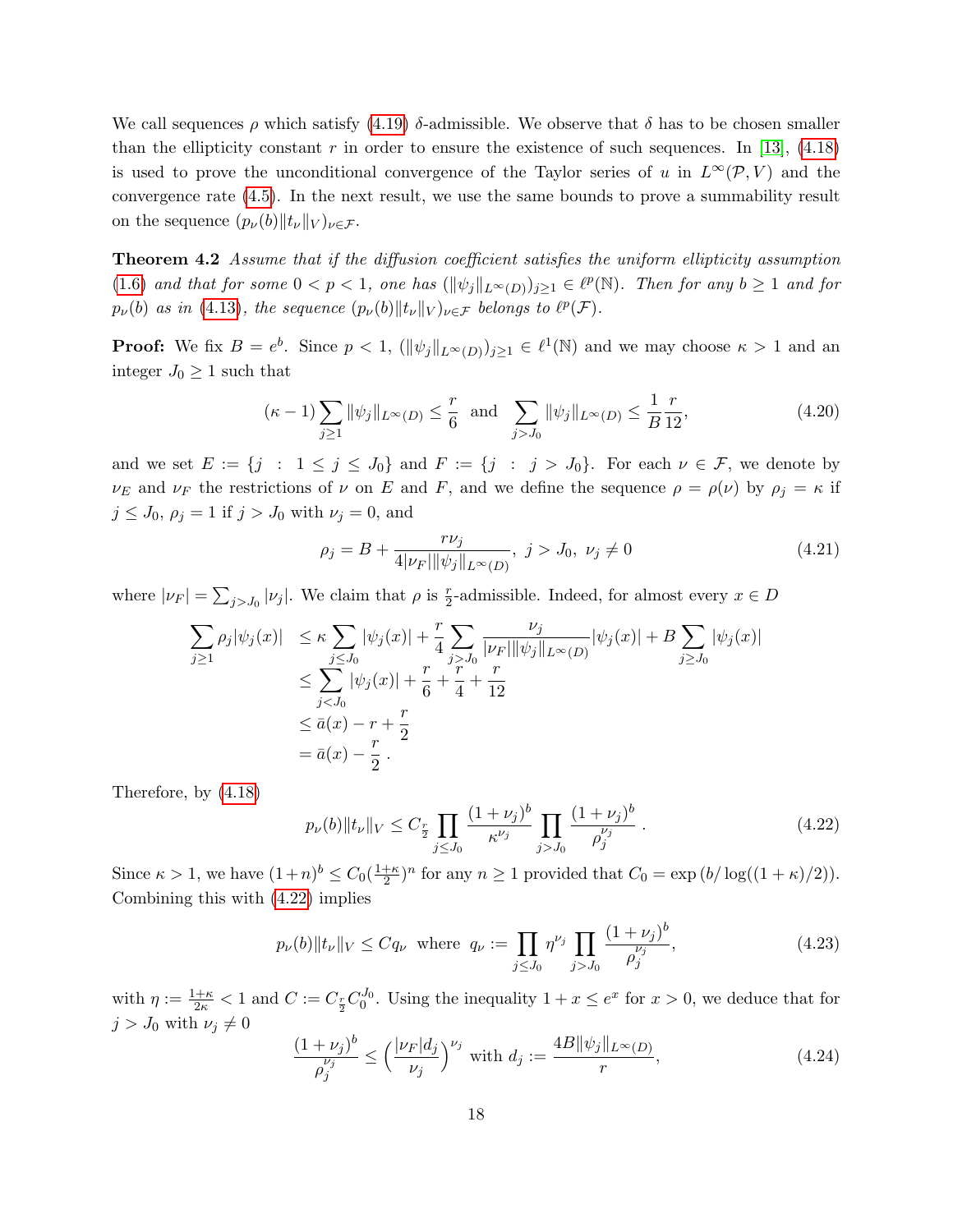so we can write  $p_{\nu}(b)||t_{\nu}||_V \leq Cq_{\nu} \leq C\alpha(\nu_E)\beta(\nu_F)$ , where

$$
\alpha(\nu_E) := \prod_{j \le J_0} \eta^{\nu_j}, \quad \beta(\nu_F) := \prod_{j > J_0} \left(\frac{|\nu_F| d_j}{\nu_j}\right)^{\nu_j}.
$$
\n(4.25)

By [\(4.20\)](#page-17-1) we find that  $\sum_{j>J_0} d_j \leq \frac{1}{3}$  $\frac{1}{3}$ . We then obtain the  $\ell^p$  summability of  $(q_\nu)_{\nu \in \mathcal{F}}$  exactly as in §3.2 in [\[13\]](#page-29-5). It follows that  $(p_\nu(b)||t_\nu||_V)_{\nu \in \mathcal{F}}$  is  $\ell^p$  summable.

The  $\ell^p$  summability of  $(p_\nu(b)||t_\nu||_V)_{\nu\in\mathcal{F}}$  implies by a standard result of Stechkin (see (3.13) in [\[13\]](#page-29-5)) that there exists  $C > 0$  and a sequence  $(\Lambda_n)_{n\geq 1}$  of sets  $\Lambda_n \subset \mathcal{F}$  of cardinality not exceeding n such that

<span id="page-18-0"></span>
$$
\sum_{\nu \notin \Lambda_n} p_{\nu}(b) \| t_{\nu} \|_{V} \le Cn^{-s}, \quad s := \frac{1}{p} - 1 , \tag{4.26}
$$

if each set  $\Lambda_n$  consists of the indices corresponding to n largest values of  $p_\nu(b)||_{V_\nu}||_V$ . However, these sets are not necessarily monotone. In order to obtain a sequence of monotone sets, we observe that the sequence  $(q_{\nu})_{\nu\in\mathcal{F}}$  defined in [\(4.23\)](#page-17-2) is monotone decreasing, in the sense that  $\mu \leq \nu \Rightarrow q_{\nu} \leq q_{\mu}$ . Indeed, on the one hand,  $q_{\nu+e_j} = \eta q_{\nu} < q_{\nu}$  if  $j \leq J_0$ . On the other hand, since  $(2+n)^b \leq 2^b(1+n)^b \leq B(1+n)^b$  for any  $n \geq 0$  and since  $\frac{\nu_j+1}{|\nu_F|+1} \geq \frac{\nu_j}{|\nu_F|+1}$  $\frac{\nu_j}{|\nu_F|}$  for any  $j > J_0$ , then

$$
\frac{(2+\nu_j)^b}{\left(B+\frac{r(\nu_j+1)}{4(|\nu_F|+1)||\psi_j||_{L^{\infty}(D)}}\right)^{\nu_j+1}} \leq \frac{(1+\nu_j)^b}{\left(B+\frac{r\nu_j}{4|\nu_F||\psi_j||_{L^{\infty}(D)}}\right)^{\nu_j}}
$$

which implies also that  $q_{\nu+e_j} \le q_{\nu}$  when  $j > J_0$ . This shows that the sequence  $(q_{\nu})_{\nu \in \mathcal{F}}$  is monotone decreasing (i.e. monotonically decreasing with respect to the semiordering  $\leq$  of multiindices in  $\mathcal F$ induced by monotonicity in the sense of Definition [1.11\)](#page-3-0).

Since the sequence  $(q_{\nu})_{\nu\in\mathcal{F}}$  majorizes the sequence  $(p_{\nu}||t_{\nu}||_V)_{\nu\in\mathcal{F}}$  up to a multiplicative constant, and since its  $\ell^p$  summability is established in the above theorem, we also obtain [\(4.26\)](#page-18-0) with  $\Lambda_n$  a set of indices corresponding to the n largest values of  $q_{\nu}$ . Since  $(q_{\nu})_{\nu \in \mathcal{F}}$  is monotone decreasing, such sets  $\Lambda_n$  can always be chosen to be monotone and nested. Combining these observations with Lemma [4.1,](#page-15-2) we thus have established the following convergence result.

Theorem 4.3 Assume that if the diffusion coefficient satisfies the uniform ellipticity assumption [\(1.6\)](#page-1-1) and one has  $(\|\psi_j\|_{L^{\infty}(D)})_{j\geq 1} \in \ell^p(\mathbb{N})$  for some  $0 < p < 1$ . If the univariate sequence  $(z_k)_{k\geq 0}$ is chosen so that  $\lambda_k \leq (k+1)^{\theta}$  for some  $\theta > 0$ , then there exists a sequence  $(\Lambda_n)_{n\geq 1}$  of monotone sets  $\Lambda_n$  such that  $\#(\Lambda_n)=n$  and

$$
||u - I_{\Lambda_n}u||_{L^{\infty}(\mathcal{P}, V)} \le Cn^{-s}, \quad s = \frac{1}{p} - 1.
$$
 (4.27)

Remark 4.4 The above convergence result exploits the fact that the Taylor series itself converges, due to the holomorphic properties of the solution map. For other type of parametric model problems that do not have such properties, the Taylor series may fail to converge even if the parameter dependence is smooth. On the other hand, other types of polynomial approximation may still converge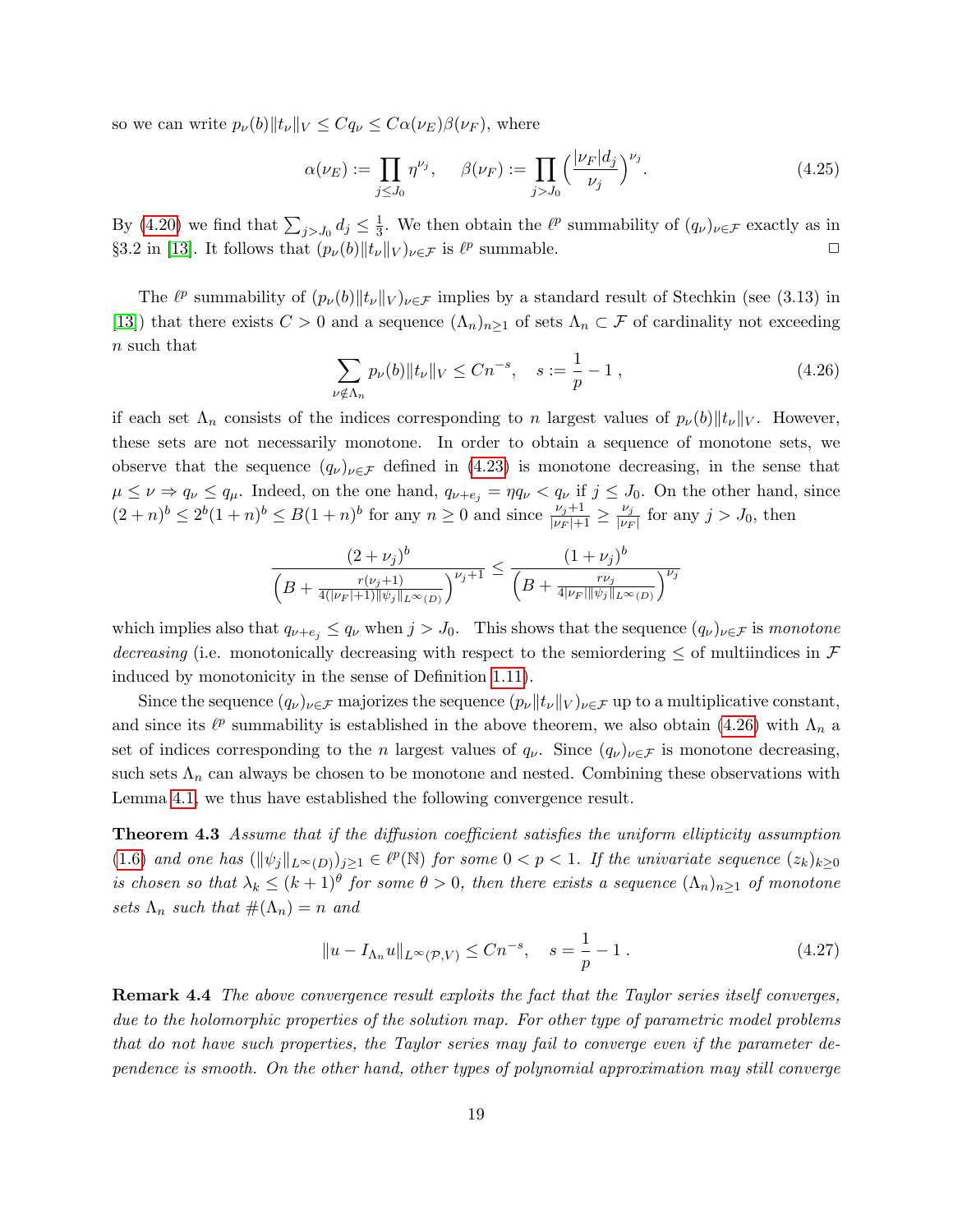with a high rate, and therefore so may polynomial interpolation provided that the Lebesgue constant does not grow too fast. For such problems, we thus expect that our high dimensional interpolation algorithm behaves well, provided that the sets  $\Lambda_n$  are properly selected, either by a-priori estimates or by an adaptive strategy such as described in §2.5.

# <span id="page-19-0"></span>5 Numerical experiments

### 5.1 Scalar valued functions

We first consider the interpolation of scalar valued functions  $u : \mathcal{P} \to \mathbb{R}$  where  $\mathcal{P} = P^d$  with  $P = [-1, 1]$ . Our objective is to test the adaptive algorithm AI proposed in §2.5 in various ways:

- Ability to select good monotone index sets  $\Lambda_n$ , in particular when the function has anisotropic dependence on the variable.
- The effect of the choice of the univariate sequence  $(z_k)_{k\geq 0}$ , in particular on the robustness of the interpolation with respect to noise in the measurements.
- Robustness of the performance with respect to the variable dimension d when the function depends only of a few unkown variables, or when the depence with respect to the variables is sufficiently anisotropic.

We consider three possible choices for the univariate sequence  $(z_k)_{k>0}$ :

- Uniform sequence (U):  $z_0 = 1, z_1 = -1, z_2 = 0$  and for  $k > 1$  we set  $z_{2k+1} = \frac{1}{2}$  $\frac{1}{2} \sum_{j=0}^n \varepsilon_j 2^{-j}$ where  $k = \sum_{j=0}^{n} \varepsilon_j 2^j$  is the binary expansion of k and  $z_{2k+2} = -z_{2k+1}$ . Such a choice produces a uniform subdivision of  $[-1, 1]$  of step size  $2^{-j}$  for the particular sections  $(z_0, \ldots, z_{2^j})$ , and avoids accumulation of points on a region of the interval for the intermediate sections  $(z_0, \ldots, z_k), 2^j < k < 2^{j+1}.$
- Leja sequence (L):  $z_0 = 1$  and the sequence  $z_k$  is defined recursively on [-1, 1] by [\(2.23\)](#page-8-0).
- R-Leja sequence (R): this is the projection on  $[-1, 1]$  of a Leja sequence for the complex unit disk initiated at 1. The R-Leja sequence has an explicit structure which is very similar to that of the sequence U in the sense that  $(z_0, \ldots, z_{2^j})$  are Clenshaw-Curtis points, that is, the projections on the real axis of a uniform subdivision of the upper half-circle with end-points at  $-1$  and 1, see [\[8,](#page-29-8) [9,](#page-29-9) [10\]](#page-29-10).

Our first example is the function of  $d = 16$  variables

<span id="page-19-1"></span>
$$
u_1(\mathbf{y}) = u(y_1, \dots, y_{16}) = y_3 \sin(y_4 + y_{16}), \tag{5.1}
$$

that in fact only depends on 3 variables. Figure [5.1](#page-20-0) displays the interpolation error in terms of  $n = \#(\Lambda_n)$  for the AI algorithm based on 3 possible choices U, L, R, of univariate sequence  $(z_k)_{k\geq 0}$ .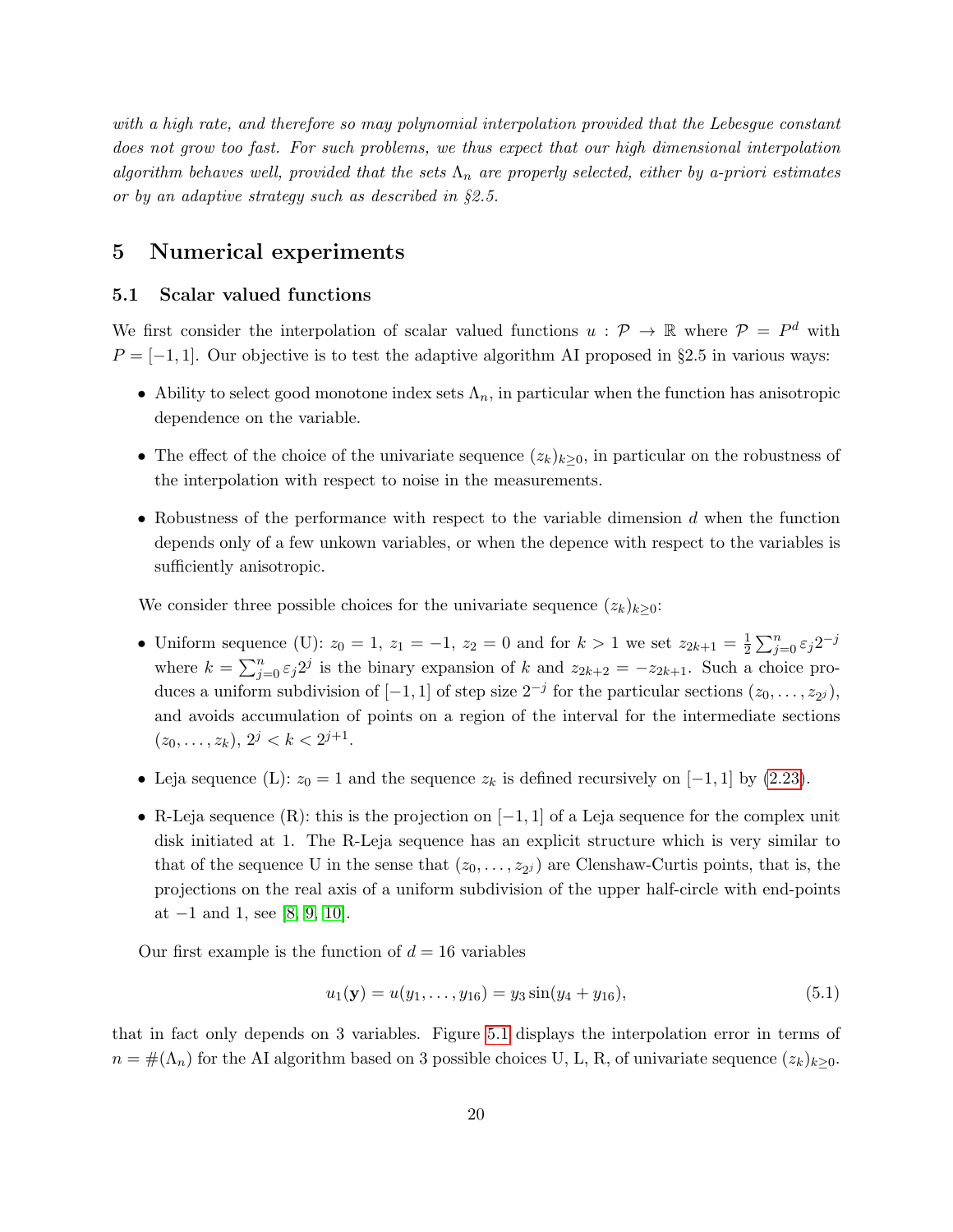We observe that the error decays, after a (short) preasymptotic phase (required to identify the set {3, 4, 16} of "active" dimensions) reaches machine precision when the AI algorithm is based on the choices L and R for the univariate sequence, but not with the choice U, although  $u_1$  is analytic over  $\mathbb{R}^d$ . Inspection of the index sets  $\Lambda_n$  generated by the algorithm for the three choices reveals that for  $n = 10^3$ , the polynomial degree in the active variables  $y_4$  and  $y_{16}$  reaches values above 30. This explains the bad behaviour of the error for the choice U. Indeed, it is well known that the univariate Lebesgue constant associated to k uniformly spaced points in  $(-1, 1)$  grows faster than  $2^k$  (see, e.g. [\[14\]](#page-29-13)).

This implies that, in the range of polynomial degrees  $k$  activated by the AI algorithm based on the sequence U, the Lebesgue constants become so large, that the (inevitable) roundoff errors in the float point evaluation of the function  $u_2(y)$  in [\(5.1\)](#page-19-1) are amplified to  $O(1)$  contributions to the interpolant. This does not occur with the choices L and R for which the Lebesgue constant has moderate growth. For these sequences, the algorithm identifies the three active variables  $(y_3, y_4, y_{16})$ in the sense that all chosen indices  $\nu$  have  $\nu_j = 0$  for  $j \neq 3, 4, 16$ .



<span id="page-20-0"></span>Figure 5.1: Estimated  $L^{\infty}$  error of the AI algorithm applied to  $u_1$  based on the sequences R, L and U.

In our next example, we consider the parametric, scalar function

$$
u_2(\mathbf{y}) = (1 + \sum_{j=1}^d \gamma_j y_j)^{-1}, \ \ \gamma_j := \frac{3}{5j^3} \ . \tag{5.2}
$$

This function now depends on all variables  $y_1, \ldots, y_d$  but in a strongly anisotropic way due to the decay of the weights  $\gamma_j$ . Since  $\sum_{j=1}^{\infty} \gamma_j \approx 0.72 < 1$ , the function u admits an holomorphic continuation (that is, an extension which is holomorphic in each variable) in the complex polydisc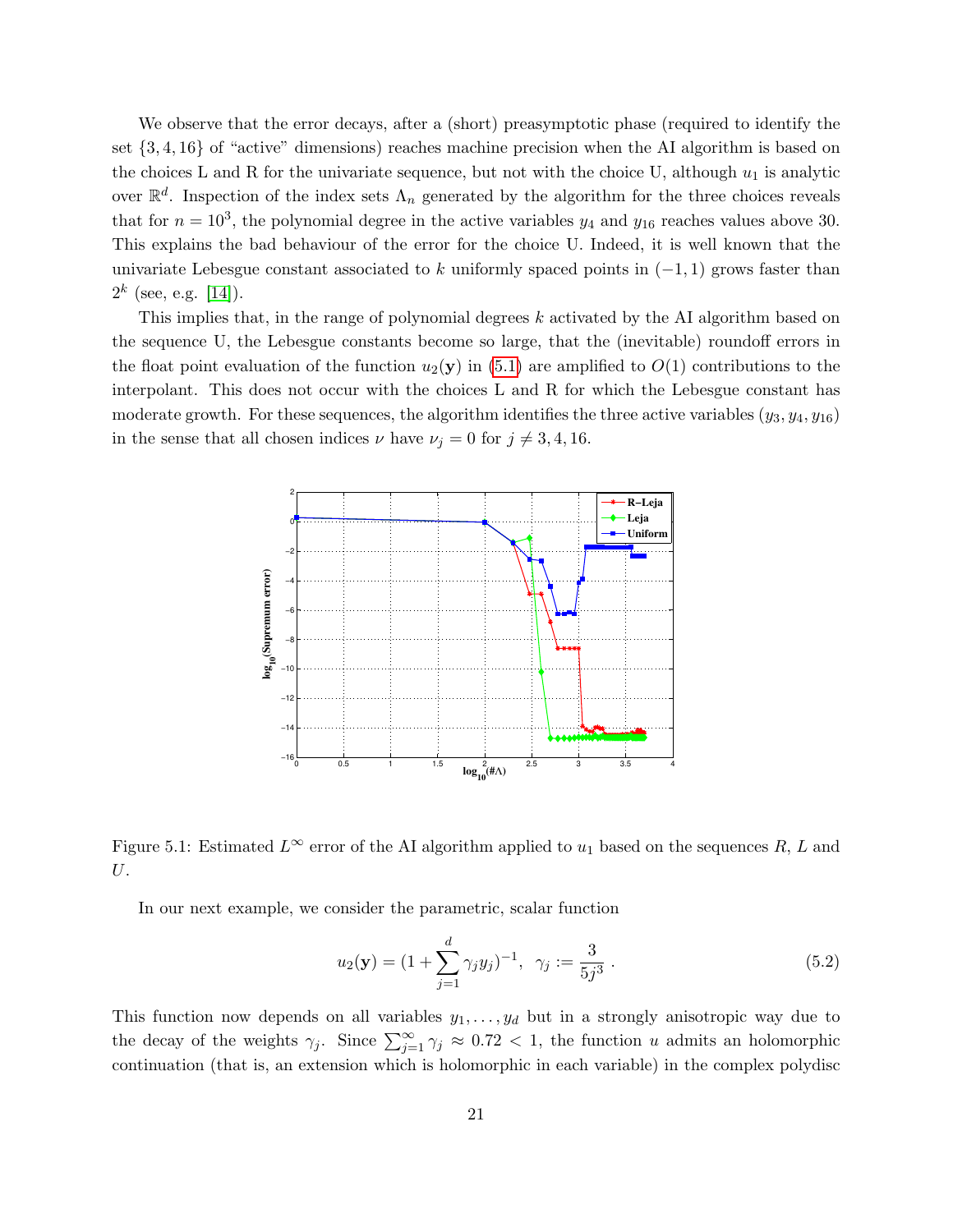domain

$$
\mathcal{P}_{\mathbb{C}} = (P_{\mathbb{C}})^d,\tag{5.3}
$$

where  $P_{\mathbb{C}}$  is the unit disk of  $\mathbb{C}$ , regardless of the dimension d. Moreover, an analysis completely analogous to that used in [\[13\]](#page-29-5) to prove [\(1.8\)](#page-2-0) for parametric PDE's, based on Cauchy's integral formula, reveals that since  $(\gamma_j)_{j\geq 1} \in \ell^p(\mathbb{N})$  for  $p > \frac{1}{3}$ , there exists a sequence  $(\Lambda_n^*)_{n\geq 1}$  with  $n =$  $\#(\Lambda_n^*)$  such that

$$
\inf_{v \in \mathbb{P}_{\Lambda_n^*}} \|u - v\|_{L^\infty(\mathcal{P})} \le C_s n^{-s}, \quad n \ge 1,
$$
\n
$$
(5.4)
$$

for all  $s < 2$  where  $C_s$  is *independent* of the number d of active coordinates. Figure [5.2](#page-21-0) reveals that this robustness with respect to d is also observed when using the AI algorithm (here based on the sequence R), since its convergence behaviour is almost unchanged for  $d = 8$ , 16, 32 and 64.



<span id="page-21-0"></span>Figure 5.2: Estimated  $L^{\infty}$  error for the AI algorithm applied to  $u_2$  based on the sequences R for the dimensions  $d = 8, 16, 32, 64$ .

We next fix  $d = 16$  and compare the error of the AI algorithm applied to  $u_2$  based on the three sequences L, R and U. Figure [5.3](#page-22-0) reveals that, in contrast to the function  $u_1$ , the uniform sequence U gives as good results as the sequences L and R. This can be explained by inspecting more closely the index sets  $\Lambda_n$ , for which one finds that for  $n = 10^4$  the highest polynomial degree attained on the most significant variable  $y_1$  is 17 (due the presence of many active variables) and the amplification of roundoff in function evaluations to  $O(1)$  is not yet visible.

To verify that the preceding results and findings are not a consequence of the particular functional form of the exact solutions, we repeat the previous experiment with a small amplitude added random perturbation. Specifically, we now adaptively interpolate the values  $u_2(\mathbf{z}_\nu) + \varepsilon_\nu$  where  $\varepsilon_{\nu}$  are independent realizations of a random variable with uniform law on  $[-10^{-3}, 10^{-3}]$ . Figure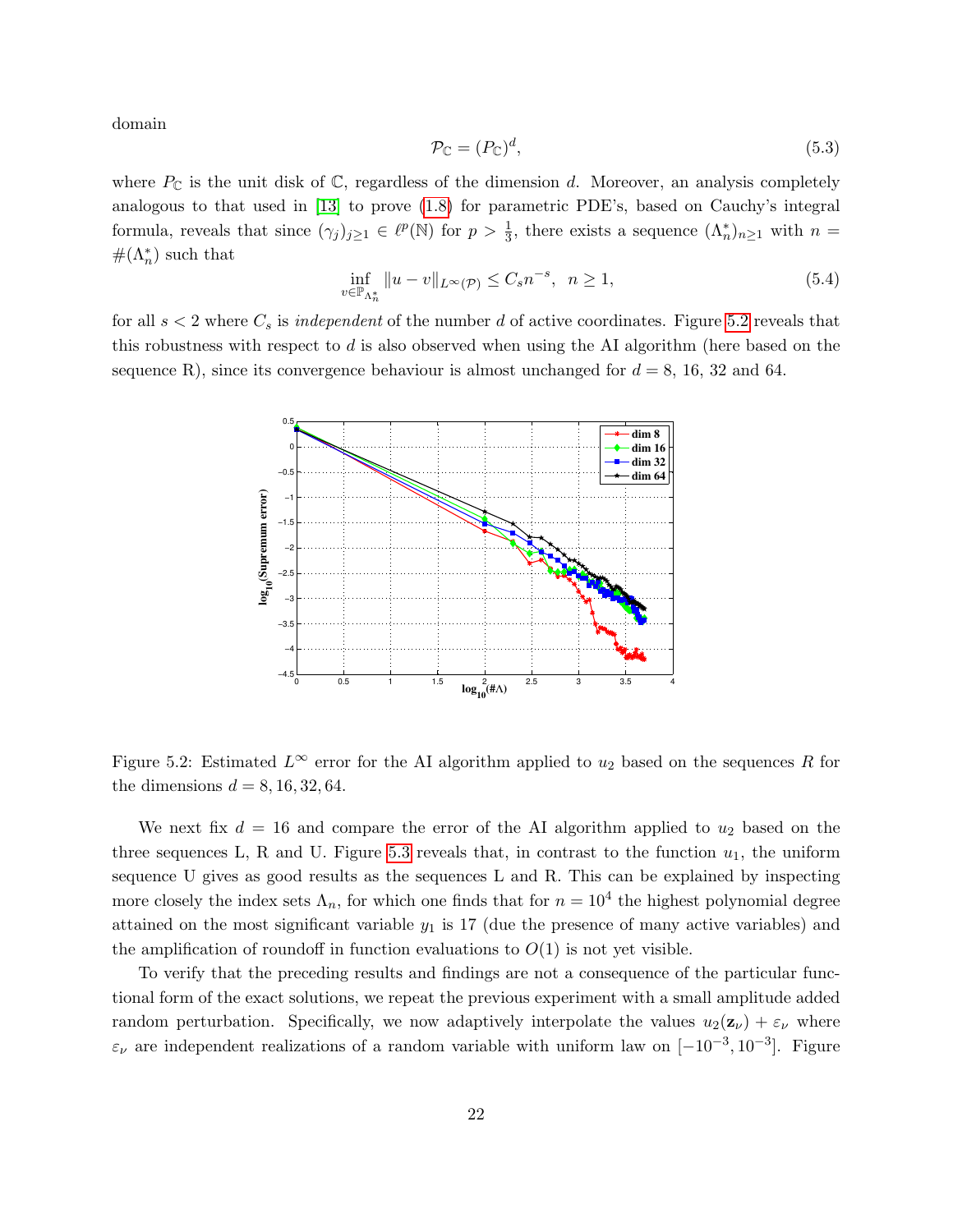

Figure 5.3: Estimated  $L^{\infty}$  error of the AI algorithm applied to  $u_2$  with  $d = 16$  based on the sequences  $R, L$  and  $U$ .

<span id="page-22-0"></span>

<span id="page-22-1"></span>Figure 5.4: Estimated  $L^{\infty}$  error of the AI algorithm applied to a noisy evaluation of  $u_2$  with  $d = 16$ based on the sequences  $R, L$  and  $U$ .

[5.4](#page-22-1) reveals that the error diverges when using the U sequence, while it decays when using R or L (however not reaching arbitrarily small values due to presence of the noise).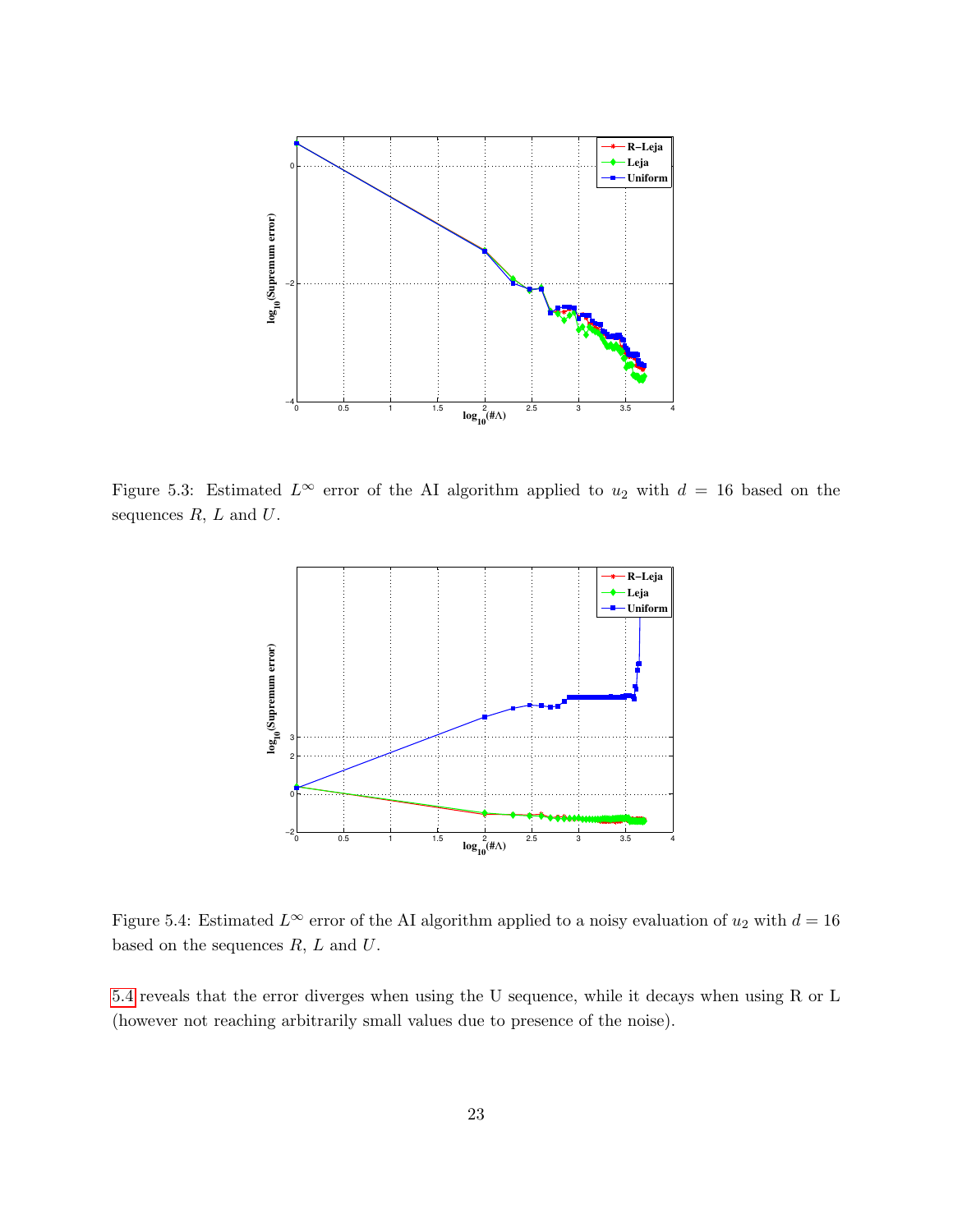

<span id="page-23-0"></span>Figure 5.5: Estimated  $L^{\infty}$  error of the AI algorithm applied to  $u_3$  with  $d = 16$  based on the sequences  $R, L$  and  $U$ .

Finally, we consider with  $d = 16$  the function

$$
u_3(\mathbf{y}) = \left(1 + \left(\sum_{j=1}^d \gamma_j y_j\right)^2\right)^{-1}, \ \ \gamma_j := \frac{5}{j^3}.\tag{5.5}
$$

Similar to  $u_2$ , this function has an anisotropic behaviour. It also has an holomorphic continuation in a complex neighbourhood of  $P$ , however, it has smaller domain of analyticity than the polydisc  $\mathcal{P}_{\mathbb{C}}$  due to the fact that  $\sum_{j=1}^d \gamma_j > 1$ . As a consequence, the AI algorithm based on the uniform sequence U does not converge *even in the noiseless case*, as illustrated by Figure [5.5.](#page-23-0) This should be viewed as a manifestation of the well known Runge phenomenon.

In summary, the AI algorithm takes advantage of an anisotropic dependence on the variables, however its success is critically tied to the choice of the univariate sequence  $(z_k)_{k\geq 0}$  in either one of these situations: (i) the polynomial degree reaches high values in certain variables, (ii) the measurements (ie. function evaluations) are "noisy", (iii) the function does not have sufficient smoothness in certain variables. In all cases, both sequences R and L are good choices. The convergence rates are dimension independent if the function u allow for dimensionally independent best N-term approximation rates. The practical performance of the AI algorithms are found to be robust with respect to the choice of univariate sequence  $(z_j)_{j\geq 1}$  as long as the sectional Lebesgue constants  $\lambda_k$  grow algebraically as  $k^{\theta}$  with moderate exponent  $\theta$ .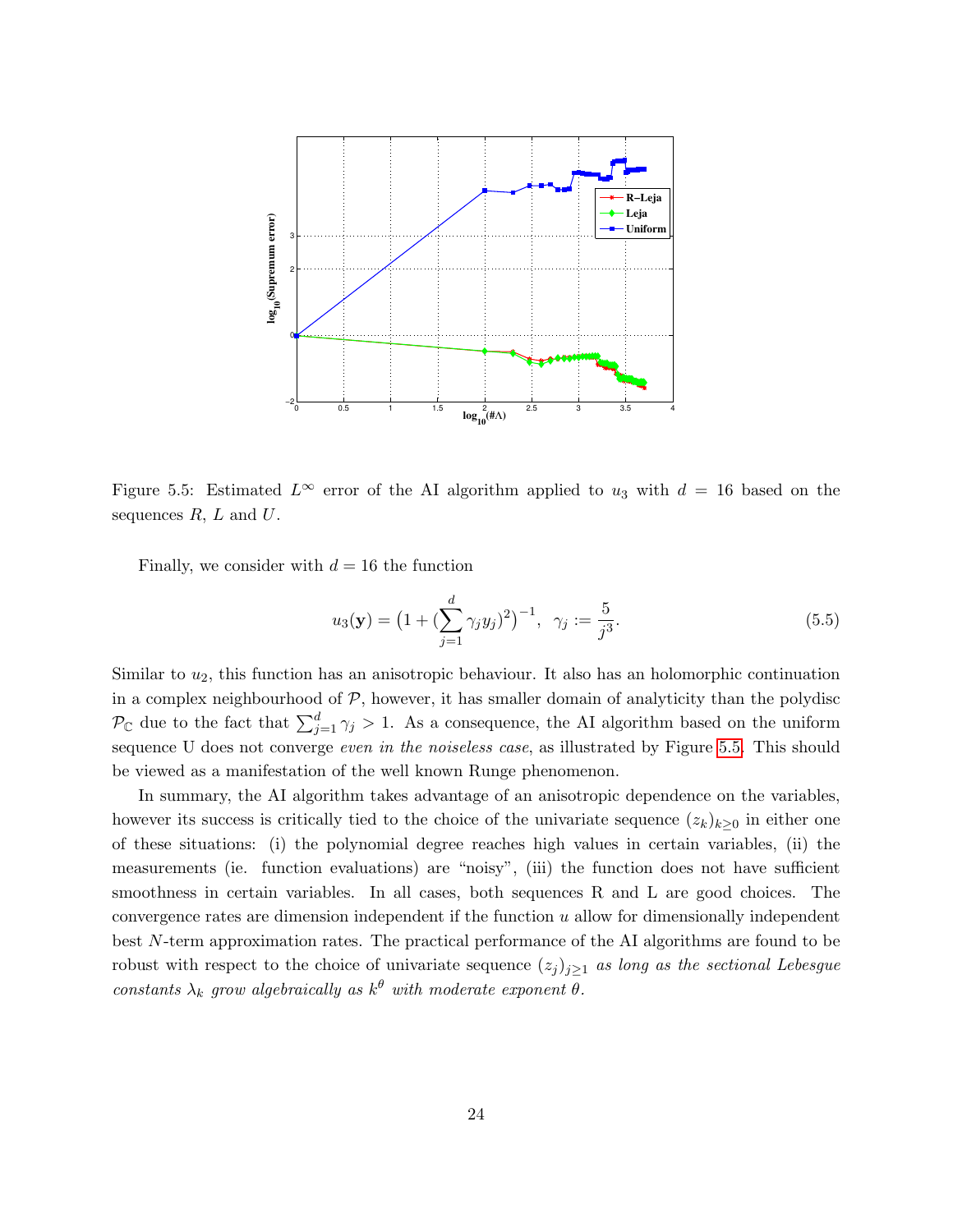### 5.2 Parametric PDE's

We now turn to the interpolation of functions,  $u : \mathcal{P} \to V$  defined as the solution map of a parametric PDE  $(1.1)$  where V is the solution space. In practice, the PDE is solved by a numerical technique such as the finite element method applied with a certain mesh, and therefore we rather interpolate the numerical solution map

$$
u_h: \mathcal{P} \to V_h,\tag{5.6}
$$

where  $V_h \subset V$  is finite dimensional and independent of the particular interpolation point in U.

In [\[11\]](#page-29-0), several adaptive algorithms based on the Taylor partial sums [\(4.6\)](#page-15-3) were proposed, analyzed and implemented for the model elliptic PDE [\(1.5\)](#page-1-0). The most practically efficient of these algorithms acts in a very similar way as the AI algorithm, in the sense that the sets  $\Lambda_{n+1}$  is defined by adding to  $\Lambda_n$  the index  $\nu$  that maximizes the V-norm of the Taylor coefficient  $t_{\nu}$  among the set of neighbours  $\mathcal{N}(\Lambda_n)$ . In the sequel, we refer to this adaptive algorithm as Largest Neigbour Taylor (LNT). Note that, in contrast to AI, algorithms based on the computation of the Taylor series such as LNT are by essence intrusive and strongly benefit from the particular structure of the problem [\(1.5\)](#page-1-0): a linear equation with affine dependence of the operator on the parameters. This struture allows us to do a recursive computation of the Taylor coefficients  $t_{\nu}$  which are solutions to the boundary value problems

<span id="page-24-1"></span>
$$
\int_{D} \bar{a} \nabla t_{\nu} \nabla v = -\sum_{j \,:\, \nu_{j} \neq 0} \int_{D} \psi_{j} \nabla t_{\nu - e_{j}} \nabla v, \quad v \in V. \tag{5.7}
$$

These problems be derived by partial differentiation at  $y = 0$  of the variational formulation

<span id="page-24-2"></span>
$$
\int_{D} a(\mathbf{y}) \nabla u(\mathbf{y}) \nabla v = \int_{D} f v, \quad v \in V,
$$
\n(5.8)

and we refer to [\[13\]](#page-29-5) for a rigourous justification.

We compare the two algorithms AI and LNT when applied to [\(1.5\)](#page-1-0) with  $D = [0, 1]^2$  and diffusion coefficient  $a(x, y)$  given by an expansion in the two dimensional Haar wavelet basis, similar to Test 2 in [\[11\]](#page-29-0), namely

<span id="page-24-0"></span>
$$
a(x, \mathbf{y}) := \bar{a}(x) + \sum_{l=0}^{L} \beta_l \sum_{i=1}^{3} \sum_{k \in \{0, \dots, 2^l - 1\}^2} y_{l,k,i} h_{l,k}^i(x), \quad \bar{a} = 1.
$$
 (5.9)

In the above expansion,

$$
h_{l,k}^{i}(x) := h^{i}(2^{l}x - k), \quad l \in \mathbb{N}, \quad k = (k_1, k_2) \in \{0, \dots, 2^{l} - 1\}^{2}, \quad i = 1, 2, 3,
$$
\n
$$
(5.10)
$$

where the generating wavelets  $h^i$  are defined by  $h^1(x_1, x_2) := \varphi(x_1)h(x_2), h^2(x_1, x_2) := h(x_1)\varphi(x_2)$ and  $h^3(x_1, x_2) := h(x_1)h(x_2)$ , with  $\varphi := \chi_{[0,1]}$  and  $h := \chi_{[0,1/2]} - \chi_{[1/2,1]}$ . Using the relabelling

$$
\psi_j := \beta_l h_{l,k}^i \text{ and } y_j := y_{l,k,i}, \text{ when } j = 2^{2l} + 3(2^l k_1 + k_2) + i - 1,
$$
\n(5.11)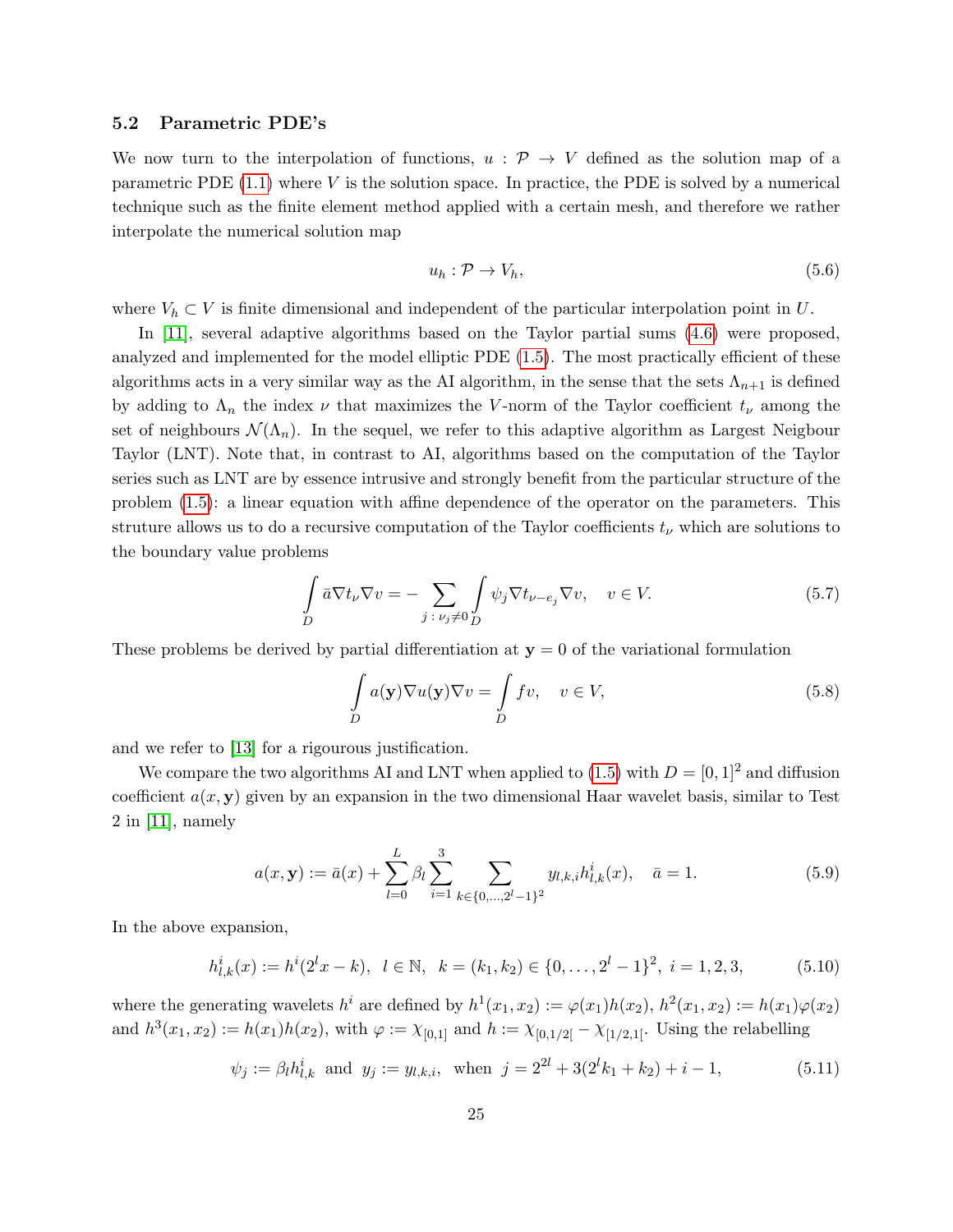we may rewrite the above expansion [\(5.9\)](#page-24-0) in the form  $a(x, y) := \bar{a}(x) + \sum_{j=1}^{d} y_j \psi_j(x)$  adopted in this paper, with  $d := 2^{2(L+1)} - 1$ . We consider the general form

$$
\beta_l := c2^{-\gamma l}, \quad c := 0.3(1 - 2^{-\gamma}), \tag{5.12}
$$

which ensures that the uniform ellipticity assumption UEA holds with  $r = 0.1$  and  $R = 1.9$ , regardless of the parametric dimension d. The value of the parameter  $\gamma > 0$  reflects the decay of the high scale oscillation and therefore the long range correlation in the diffusion field.

In our numerical test, we use the value  $\gamma = 3$ , which was among those tested in [\[11\]](#page-29-0) and we consider the maximal scale levels  $L = 1$  and 2 which give parametric dimension  $d = 15$  and 63. In order to refine the comparison between AI and LNT, we introduce a third process that builds the interpolants  $I_{\Lambda_n}u$  by using the sets  $\Lambda_n$  produced by the LNT algorithm. We refer to this algorithm as LNTI (Largest Neighbour Taylor Interpolation). For both AI and LNTI we use the univariate sequence R.

Several observations may be drawn from the error curves, displayed on Figures [5.6](#page-25-0) and [5.7.](#page-26-0) We first notice that the error curve of LNTI is close to that of LNT, with a more oscillatory behaviour. Since the sets  $(\Lambda_n)_{n>1}$  are the same for both algorithms, these oscillations may reflect the nonmonotonic growth Lebesgue constant of the interpolation operator  $I_{\Lambda_n}$  that is used in LNTI. In addition, we notice that the error curve of AI is above that of LNTI, which means that AI is slightly misled in the adaptive selection of the sets  $\Lambda_n$  which was better performed by LNT. In all cases, we find that these algorithms are robust with respect to the growth in the dimension, and are therefore capable of capturing the anisotropic structure of the problem reflected by the decay in the weights  $\beta_l$ .



<span id="page-25-0"></span>Figure 5.6: Estimated  $L^{\infty}(\mathcal{P}, V)$  error of LNT, LNTI and AI for the model problem [\(1.5\)](#page-1-0) with coefficients [\(5.9\)](#page-24-0) and  $d = 15$ .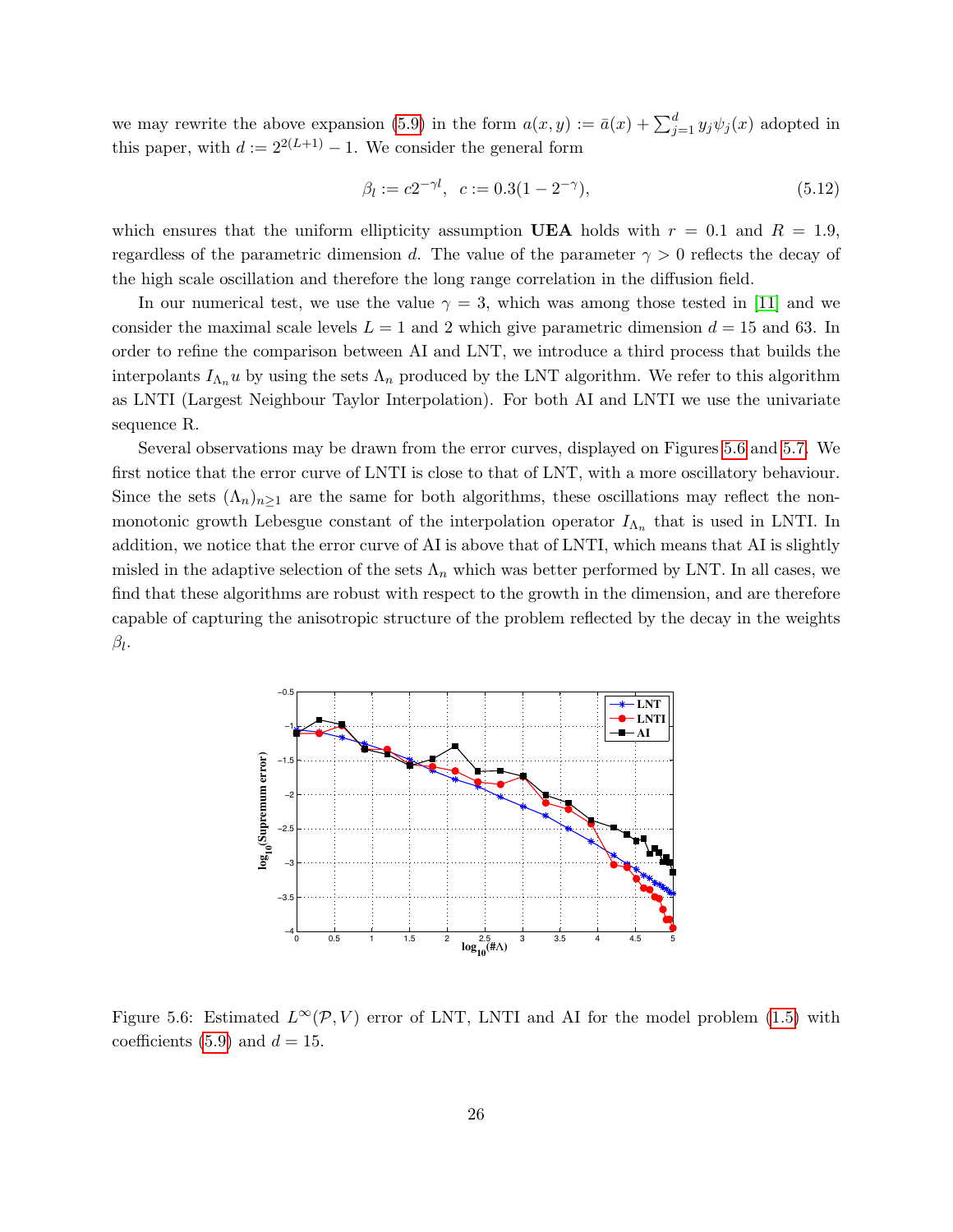

<span id="page-26-0"></span>Figure 5.7: Estimated  $L^{\infty}(\mathcal{P}, V)$  error of LNT, LNTI and AI for the model problem [\(1.5\)](#page-1-0) with coefficients [\(5.9\)](#page-24-0) and  $d = 63$ .

The effectiveness of Taylor approximations in the above problem is due to the fact that the map  $y \mapsto u(y)$  has an holomorphic continuation in the complex polydisc  $\mathcal{P}_{\mathbb{C}}$ , similar to the scalar valued function  $u_2$ . This approach becomes uneffective for PDE's where such continuation does not hold, even if the dependence on  $y$  remains analytic over  $P$ . Here are two instances of such problems:

• Parametric nonlinear diffusion equations of the form

$$
-\operatorname{div}(a\nabla u) + F(u) = f,\tag{5.13}
$$

with similar assumptions on the diffusion coefficient a as in  $(1.5)$  and F an analytic nonlinear function. In the case where  $f$  is small enough, a perturbation approach leads to a similar holomorphic extension over the polydisc  $\mathcal{P}_{\mathbb{C}}$  as in the linear case, see [\[20\]](#page-30-8). In the case where f is arbitrary, and F is such that the problem remains coercive in  $H_0^1$  (for example  $F(u) = u^3$ in spatial dimension 2 or 3), analyticity still holds on  $P$ , however we are not ensured that the holomorphic extension can be carried over the whole of  $\mathcal{P}_{\mathbb{C}}$ .

• Linear PDE's set in parameter dependent problems. Consider for instance

$$
-\Delta u = f \text{ in } D = D(\mathbf{y}) = \{ (x_1, x_2) \ \ 0 \le x_1 \le 1, \ 0 \le x_1 \le \phi(x_1, \mathbf{y}) \},\tag{5.14}
$$

where the upper boundary has a general form  $\phi(x_1, \mathbf{y}) = \bar{\phi}(x_1) + \sum_{j=1}^d y_j \phi_j(x_1) \ge \phi_{\min} > 0$ . By a change of variable  $x_2 \mapsto x_2\phi(x_1)$  mapping the reference domain  $\overline{D} = [0, 1]^2$  into  $D(\mathbf{y})$ , we are led to the elliptic PDE [\(1.5\)](#page-1-0) over  $\bar{D}$  however with a matrix coefficient  $a(x, y)$  depending in a rational manner of y rather than affine. Here again, the dependence on y is analytic over the real domain  $P$ , however with no guarantee that the holomorphic extension can be carried over the whole of  $\mathcal{P}_{\mathbb{C}}$ .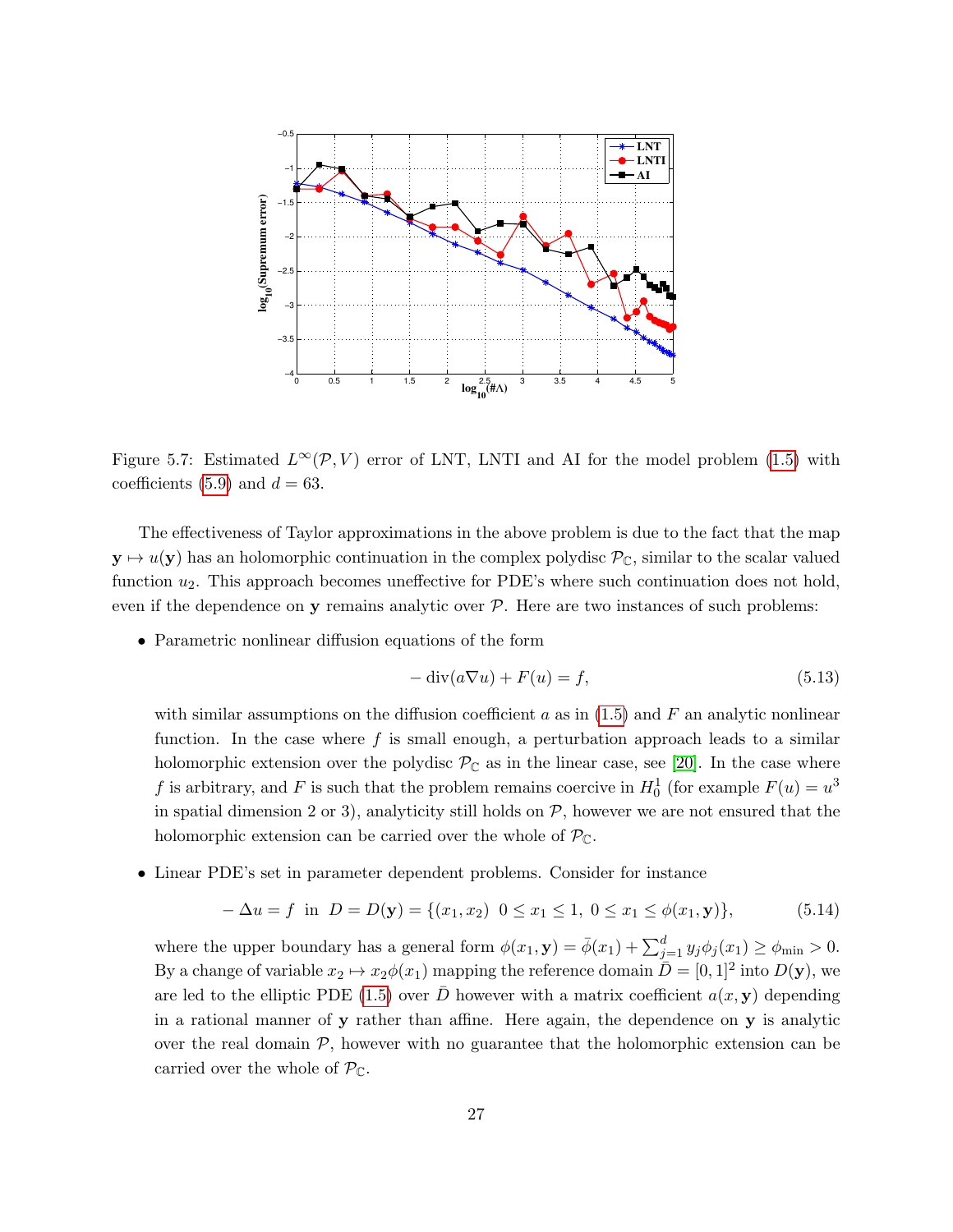For such problems, we expect that Taylor based algorithms such as LNT fail, while AI still converges. We illustrate this by studying a simpler problem, namely [\(1.5\)](#page-1-0) with diffusion coefficients of the form

<span id="page-27-0"></span>
$$
a(x, y) = \bar{a}(x) + (\sum_{j=1}^{d} y_j \psi_j(x))^2.
$$
 (5.15)

Assuming that  $\bar{a}(x) \ge r > 0$ , the problem is always coercive and the map  $y \mapsto u(y)$  has analytic dependence on  $y \in \mathcal{P}$ . However, when the function  $\psi_i$  are chosen too large, the holomorphic extension does not hold over the whole of  $\mathcal{P}_{\mathbb{C}}$ . This example should be viewed as similar to the scalar function  $u_3$ .



<span id="page-27-1"></span>Figure 5.8: Estimated  $L^{\infty}(\mathcal{P}, V)$  error of LNT and of AI using U and R sequences, for the model problem [\(1.5\)](#page-1-0) with coefficients [\(5.15\)](#page-27-0) and  $\gamma = 0.5$ .

Due to the polynomial form of  $a(x, y)$  in the variable y, it is still possible to compute the Taylor coefficients  $t_{\nu}$  in a recursive manner that generalizes [\(5.7\)](#page-24-1). Indeed, if  $a(x, y)$  has the general form

$$
a(x, \mathbf{y}) := \bar{a}(x) + \sum_{\nu \in \Lambda} \mathbf{y}^{\nu} \psi_{\nu}(x), \tag{5.16}
$$

where  $\Lambda$  is a fixed set of index that does not include  $0<sub>\mathcal{F}</sub>$ , then partial differentiation of [\(5.8\)](#page-24-2) shows that

$$
\int_{D} \bar{a} \nabla t_{\nu} \nabla v = - \sum_{\mu \in \Lambda : \mu \leq \nu} \int_{D} \psi_{\mu} \nabla t_{\nu - \mu} \nabla v, \quad v \in V. \tag{5.17}
$$

This allows us to again perform LNT in the case where  $a$  is has the quadratic form  $(5.15)$ .

As an example, we take  $d = 4$ ,  $\bar{a}(x) = 1$  and

$$
\psi_j(x) = \frac{\gamma}{j^3} \phi_j(x),\tag{5.18}
$$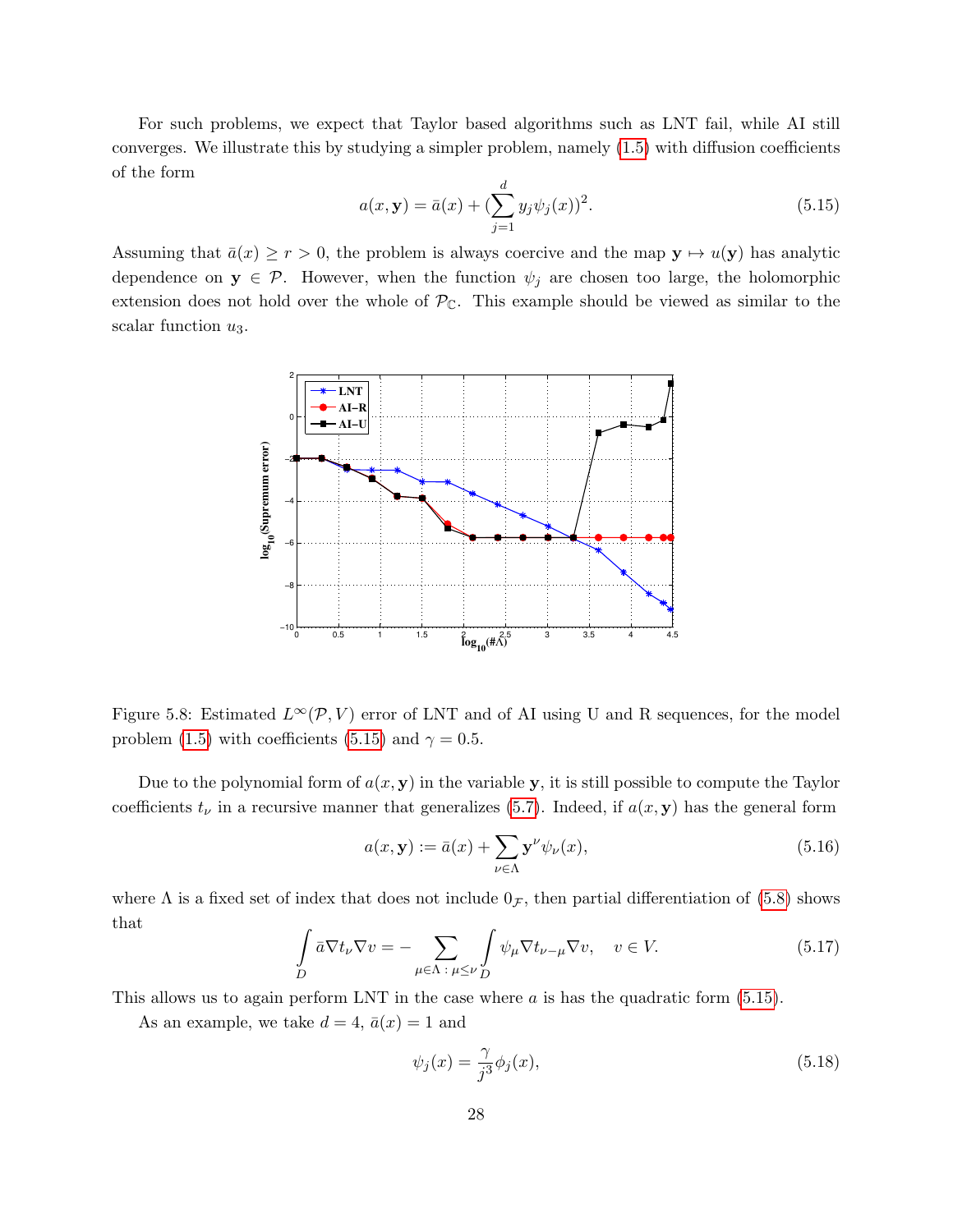

<span id="page-28-3"></span>Figure 5.9: Estimated  $L^{\infty}(\mathcal{P}, V)$  error of LNT and of AI using U and R sequences, for the model problem [\(1.5\)](#page-1-0) with coefficients [\(5.15\)](#page-27-0) and  $\gamma = 2$ .

where  $\gamma > 0$  and

$$
\phi_1(x) = 1
$$
,  $\phi_2(x) = \cos(2\pi x_1)$ ,  $\phi_3(x) = \cos(2\pi x_2)$  and  $\phi_4(x) = \cos(2\pi (x_1 + x_2))$ . (5.19)

We compare LNT with AI, using both U and R univariate sequences for the second algorithm.

Figures [5.8](#page-27-1) and [5.9](#page-28-3) show the error curves, for both choices  $\gamma = 0.5$  and  $\gamma = 2$ . When  $\gamma = 0.5$ , the LNT algorithm still converges due to the fact that the holomorphic extension holds over the whole of  $\mathcal{P}_{\mathbb{C}}$ , but it diverges for the larger value  $\gamma = 2$ . In contrast, the error still decreases when using AI based on the R univariate sequence. Similar to the scalar test case  $u_3$ , the same algorithm diverges if we use the U sequence, due to the fast growth of the univariate Lebesgue constants  $\lambda_k$ for the U sequence.

## References

- <span id="page-28-0"></span>[1] R. Andreev, M. Bieri and Ch. Schwab, Sparse Tensor Discretization of Elliptic sPDEs SIAM J. Sci. Comput. 31, 4281-4304, 2009.
- <span id="page-28-2"></span>[2] R. Andreev and Ch. Schwab, Sparse Tensor Approximation of Parametric Eigenvalue Problems in Numerical Analysis of Multiscale Problems (I.G. Graham, T.Y. Hou, O. Lakkis and R. Scheichl (Eds)), Springer Lecture Notes in Comp. Sci. Engg. Vol. 83, pp. 203-242 Springer Verlag (2011).
- <span id="page-28-1"></span>[3] I. Babuška, F. Nobile and R. Tempone, A stochastic collocation method for elliptic partial differential equations with random input data, SIAM J. Num. Anal. 45, 1005-1034, 2007.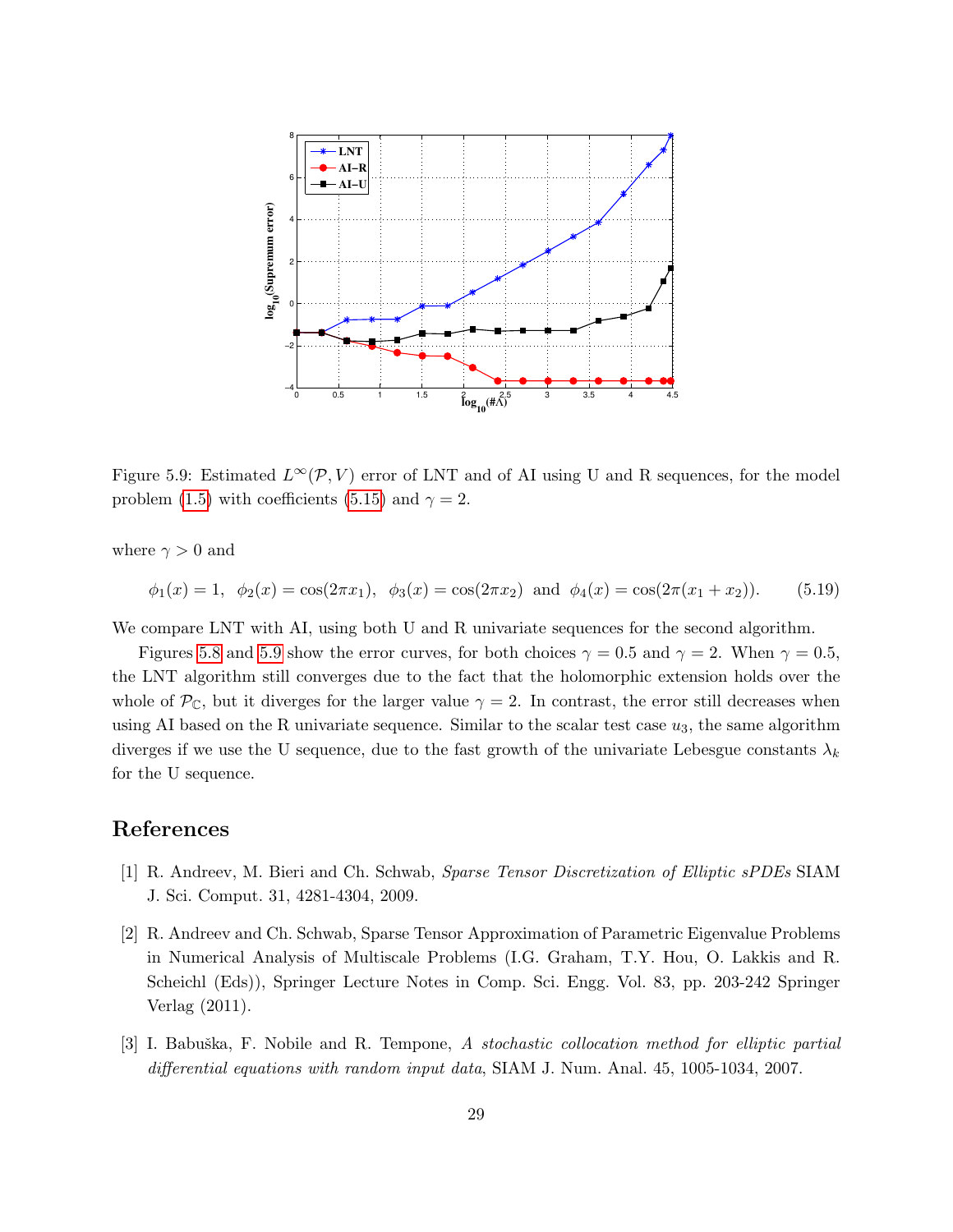- <span id="page-29-2"></span>[4] I. Babuska, R. Tempone and G. E. Zouraris, Galerkin finite element approximations of stochastic elliptic partial differential equations, SIAM J. Numer. Anal. 42, 800-825, 2004.
- <span id="page-29-1"></span>[5] J. Bäck, F. Nobile, L. Tamellini and R. Tempone, On the optimal polynomial approximation of stochastic PDEs by Galerkin and Collocation methods, MOX Report 23/2011, to appear in Math. Mod. Methods Appl. Sci., 2011.
- <span id="page-29-11"></span>[6] V. Barthelmann, E. Novak and K. Ritter, High dimensional polynomial interpolation on sparse grids. Adv. Comput. Math. 12-4, 273-288, 2000.
- <span id="page-29-3"></span>[7] A. Buffa, Y. Maday, A. T. Patera, C. Prudhomme, and G. Turinici, A priori convergence of the greedy algorithm for the parameterized reduced basis, M2AN 46-3, 595-603, 2012.
- <span id="page-29-8"></span>[8] J.P. Calvi and V.M. Phung, On the Lebesgue constant of Leja sequences for the unit disk and its applications to multivariate interpolation, Journal of Approximation Theory 163-5, 608-622, 2011.
- <span id="page-29-9"></span>[9] J.P. Calvi and V.M. Phung, Lagrange interpolation at real projections of Leja sequences for the unit disk, to appear in the Proceedings of the American Mathematical Society, 2012.
- <span id="page-29-10"></span>[10] A. Chkifa, On the Lebesgue constant of Leja sequences for the complex unit disk and of their real projection, preprint Laboratoire Jacques-Louis Lions, submitted to Journal of Approximation Theory, 2012.
- <span id="page-29-0"></span>[11] A. Chkifa, A. Cohen, R. DeVore and Ch. Schwab, Sparse adaptive Talor approximation algorithms for parametric and stochastic elliptic PDEs, to appear in M2AN 2012.
- <span id="page-29-4"></span>[12] A. Cohen, R. DeVore and Ch. Schwab, Convergence rates of best N-term Galerkin approximations for a class of elliptic sPDEs, Journ. Found. Comp. Math. 10-6, 615-646, 2010.
- <span id="page-29-5"></span>[13] A. Cohen, R. DeVore and Ch. Schwab, Analytic regularity and polynomial approximation of parametric and stochastic PDE's, Analysis and Applications 9, 1-37, 2011.
- <span id="page-29-13"></span>[14] D. Coppersmith and T.J. T.J. Rivlin, The growth of polynomials bounded at equally spaced points. SIAM J. Math. Anal, 23(4):970983, 1992.
- [15] Ph. J. Davis, Interpolation and Approximation, Blaisdell Publishing Company, 1963.
- <span id="page-29-12"></span>[16] C. de Boor and A. Ron, Computational aspects of polynomial interpolation in several variables, Mathematics of Computation 58, 705-727, 1992.
- <span id="page-29-6"></span>[17] Ph. Frauenfelder, Ch. Schwab and R.A. Todor: Finite elements for elliptic problems with stochastic coefficients Comp. Meth. Appl. Mech. Engg. 194, 205-228, 2005.
- <span id="page-29-7"></span>[18] C.J. Gittelson, An adaptive stochastic Galerkin method, to appear in Math. Comp. 2012.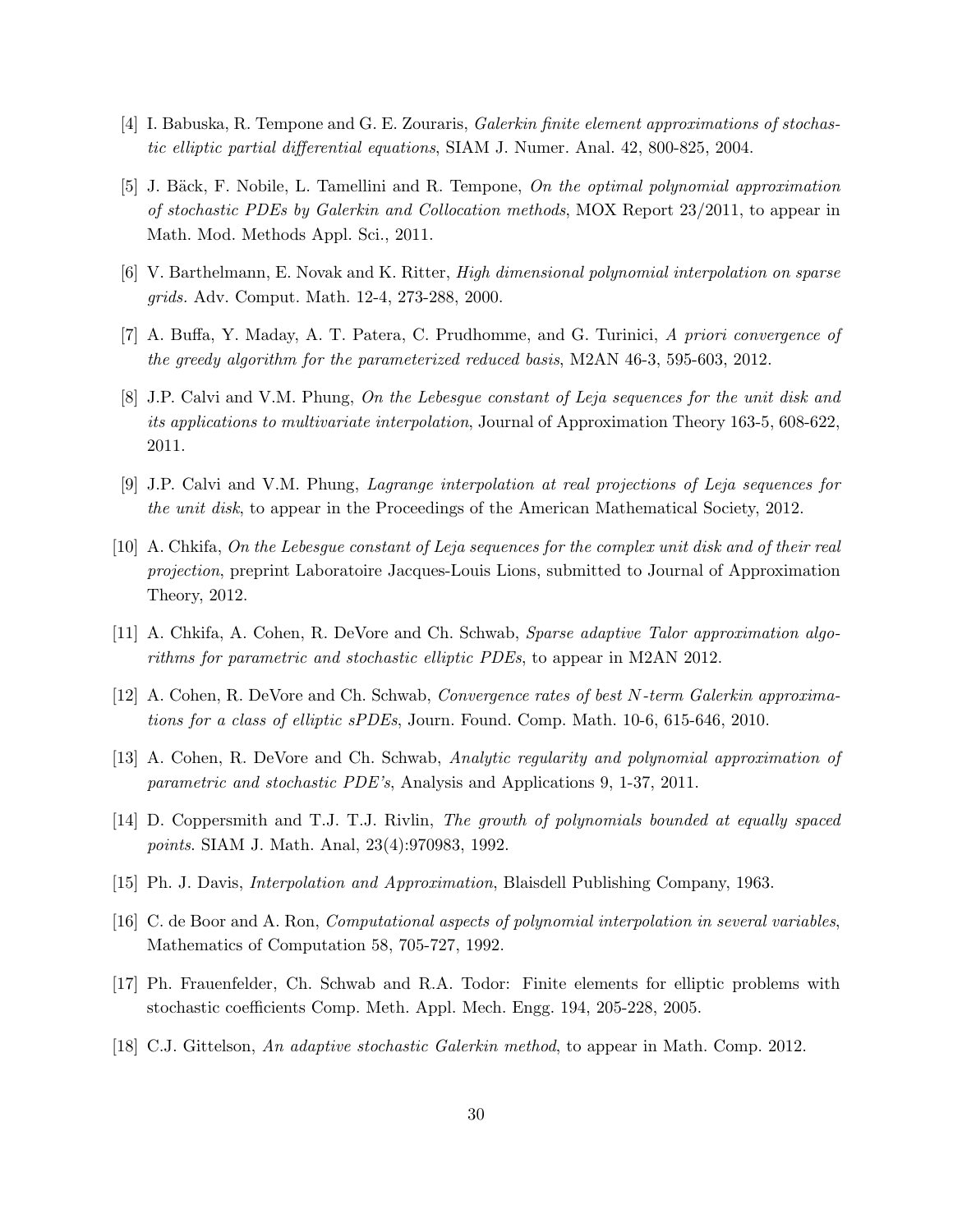- <span id="page-30-11"></span>[19] T. Gerster and M. Griebel, Dimension-adaptive tensor-product quadrature, Computing 71-1, 2003.
- <span id="page-30-8"></span>[20] M. Hansen and Ch. Schwab, Analytic regularity and nonlinear approximation of a class of parametric semilinear elliptic PDEs Report 2011-29, Seminar for Applied Mathematics, ETH Zürich (2011) http://www.sam.math.ethz.ch/reports/2011/29
- <span id="page-30-0"></span>[21] M. Hansen and Ch. Schwab, Analytic regularity and best N-term approximation of high dimensional parametric initial value problems, Report 2011-64, Seminar for Applied Mathematics, ETH Zürich (2011) http://www.sam.math.ethz.ch/reports/2011/64
- <span id="page-30-1"></span>[22] V.H. Hoang and Ch. Schwab, Sparse tensor Galerkin discretizations for parametric and random parabolic PDEs I: Analytic regularity and gpc-approximation. Report 2010-11, Seminar for Applied Mathematics, ETH Zürich, (in review)
- <span id="page-30-2"></span>[23] V.H. Hoang and Ch. Schwab, Analytic regularity and gpc approximation for parametric and random 2nd order hyperbolic PDEs, Analysis and Applications, 2012.
- <span id="page-30-3"></span>[24] M. Kleiber and T. D. Hien, The stochastic finite element methods, John Wiley & Sons, Chichester, 1992.
- <span id="page-30-12"></span>[25] J. Kuntzman, *Méthodes numériques - Interpolation, dérivées*, Dunod, Paris, 1959.
- <span id="page-30-5"></span>[26] G. Migliorati, F. Nobile, E. von Schwerin and R. Tempone, Analysis of the discrete  $L^2$  projection on polynomial spaces with random evaluations, MOX Report 46/2011.
- <span id="page-30-4"></span>[27] R. Milani, A. Quarteroni and G. Rozza, Reduced basis methods in linear elasticity with many parameters Comp. Meth. Appl. Mech. Engg. 197, 4812-4829, 2008.
- <span id="page-30-9"></span>[28] V. Nistor and Ch. Schwab, *High order Galerkin approximations for parametric, second order* elliptic partial differential equations Report 2012-22, Seminar for Applied Mathematics, ETH Zürich, (in review).
- <span id="page-30-6"></span>[29] F. Nobile, R. Tempone and C.G. Webster, A sparse grid stochastic collocation method for elliptic partial differential equations with random input data , SIAM J. Num. Anal. 46, 2309- 2345, 2008.
- <span id="page-30-7"></span>[30] F. Nobile, R. Tempone and C.G. Webster, An anisotropic sparse grid stochastic collocation method for elliptic partial differential equations with random input data SIAM J. Num. Anal. 46, 2411-2442, 2008.
- <span id="page-30-10"></span>[31] S. Smolyak, Quadrature and Interpolation Formulas for Tensor Products of Certain Classes of Functions, Doklady Akademii Nauk SSSR 4, 240-243, 1963.